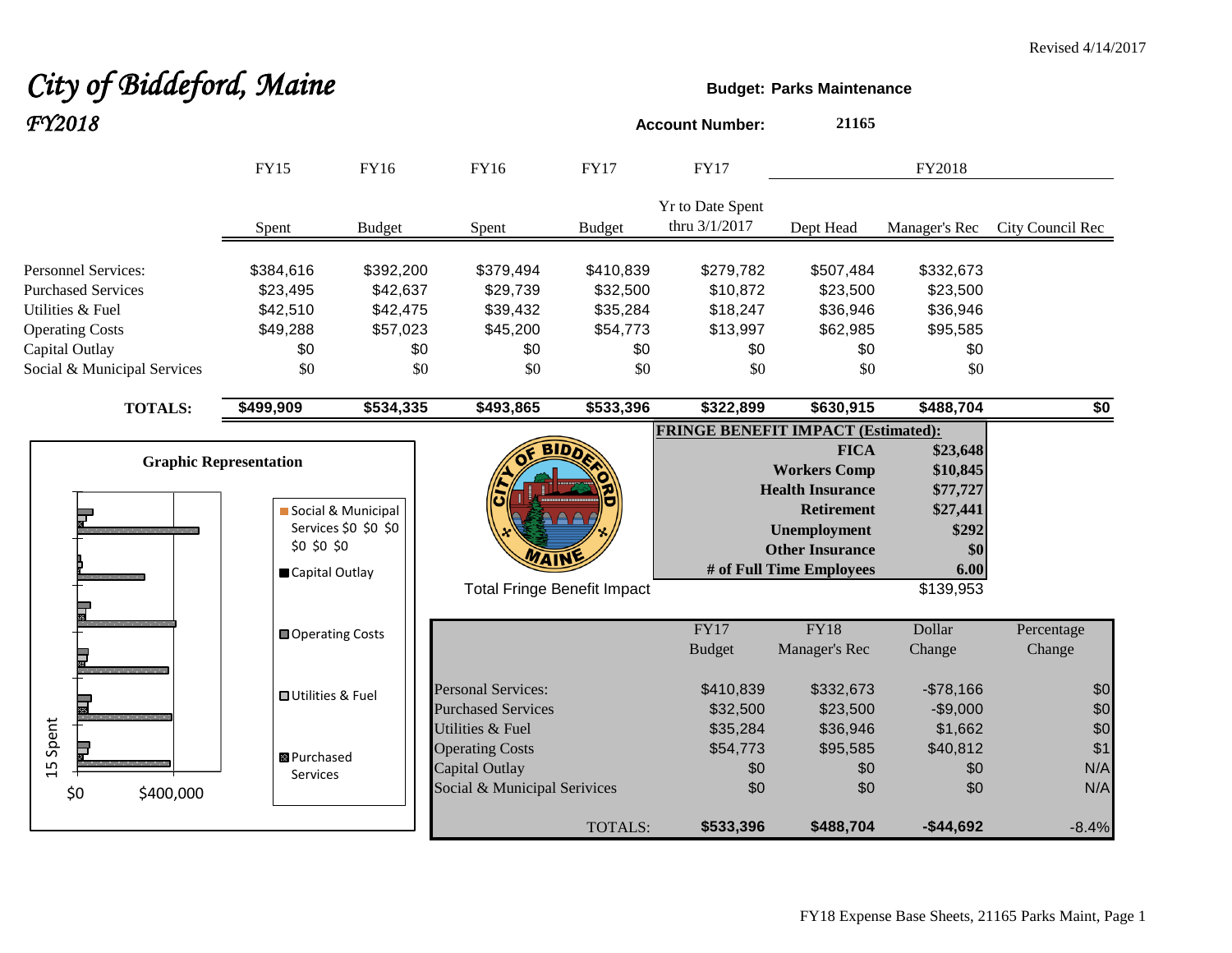## FY2018 Personnel Services

| Account       |                                     | <b>FY15</b> | FY16          | <b>FY16</b> | <b>FY17</b>   | <b>FY17</b>             | FY2018    |           |
|---------------|-------------------------------------|-------------|---------------|-------------|---------------|-------------------------|-----------|-----------|
| Number        | Description                         | Spent       | <b>Budget</b> | Spent       | <b>Budget</b> | <b>Yr to Date Spent</b> | Dept Head | Mgr's Rec |
|               |                                     |             |               |             |               |                         |           |           |
|               | 60102 Mid Mgmt Hrly Employee Wag    | \$59,237    | \$61,899      | \$60,682    | \$61,541      | \$40,467                | \$65,477  | \$65,477  |
|               | 60105 F-T Employee Wage Exp         | \$181,986   | \$196,839     | \$192,825   | \$205,837     | \$129,126               | \$246,879 | \$207,791 |
|               | 60106 P-T Employee Wage Exp         | (\$33)      | \$0           | \$0         | \$0           | \$0                     | \$12,000  | \$36,300  |
|               | 60111 Overtime Wage Expense         | \$33,711    | \$21,325      | \$15,459    | \$20,000      | \$28,457                | \$22,132  | \$19,005  |
|               | 60129 Insurance Buyout Pay          | \$0         | \$0           | \$0         | \$0           | \$1,000                 | \$2,000   | \$2,000   |
|               | 60201 FICA/Medicare-ER Share Exp    | \$19,319    | \$21,352      | \$18,417    | \$22,257      | \$14,048                | \$26,795  | \$0       |
|               | 60202 MPERS-Employer Share Exp      | \$14,508    | \$16,822      | \$18,730    | \$18,508      | \$15,579                | \$27,448  | \$0       |
|               | 60203 457 Plan-Employer Share Exp   | \$252       | \$244         | \$240       | \$3,041       | \$165                   | \$1,770   | \$0       |
|               | 60211 NNEBT Ins Employer Share Ex   | \$73,738    | \$71,397      | \$70,685    | \$74,967      | \$48,175                | \$97,001  | \$0       |
|               | 60212 S-T Disability ER Share Exp   | \$26        | \$28          | \$27        | \$30          | \$18                    | \$30      | \$0       |
|               | 60213 L-T Disability ER Share Exp   | \$157       | \$194         | \$193       | \$218         | \$147                   | \$232     | \$0       |
|               | 60216 Delta Dental ER Share         | \$0         | \$0           | \$0         | \$0           | \$0                     | \$0       | \$0       |
|               | 60217 RHSA Plan ER Share            | \$0         | \$0           | \$495       | \$2,340       | \$1,540                 | \$3,120   | \$0       |
|               | 60230 Clothing/Uniforms Expense     | \$1,716     | \$2,100       | \$1,742     | \$2,100       | \$1,060                 | \$2,600   | \$2,100   |
| <b>Totals</b> |                                     | \$384,616   | \$392,200     | \$379,494   | \$410,839     | \$279,782               | \$507,484 | \$332,673 |
|               | <b>FY2018 Purchased Services</b>    |             |               |             |               |                         |           |           |
| Account       |                                     | <b>FY15</b> | FY16          | FY16        | <b>FY17</b>   | <b>FY17</b>             | FY2018    |           |
| Number        | Description                         | Spent       | <b>Budget</b> | Spent       | <b>Budget</b> | <b>Yr to Date Spent</b> | Dept Head | Mgr's Rec |
|               | 60313 Construction Services Expense | \$23,495    | \$42,637      | \$29,739    | \$32,500      | \$10,872                | \$23,500  | \$23,500  |
| <b>Totals</b> |                                     | \$23,495    | \$42,637      | \$29,739    | \$32,500      | \$10,872                | \$23,500  | \$23,500  |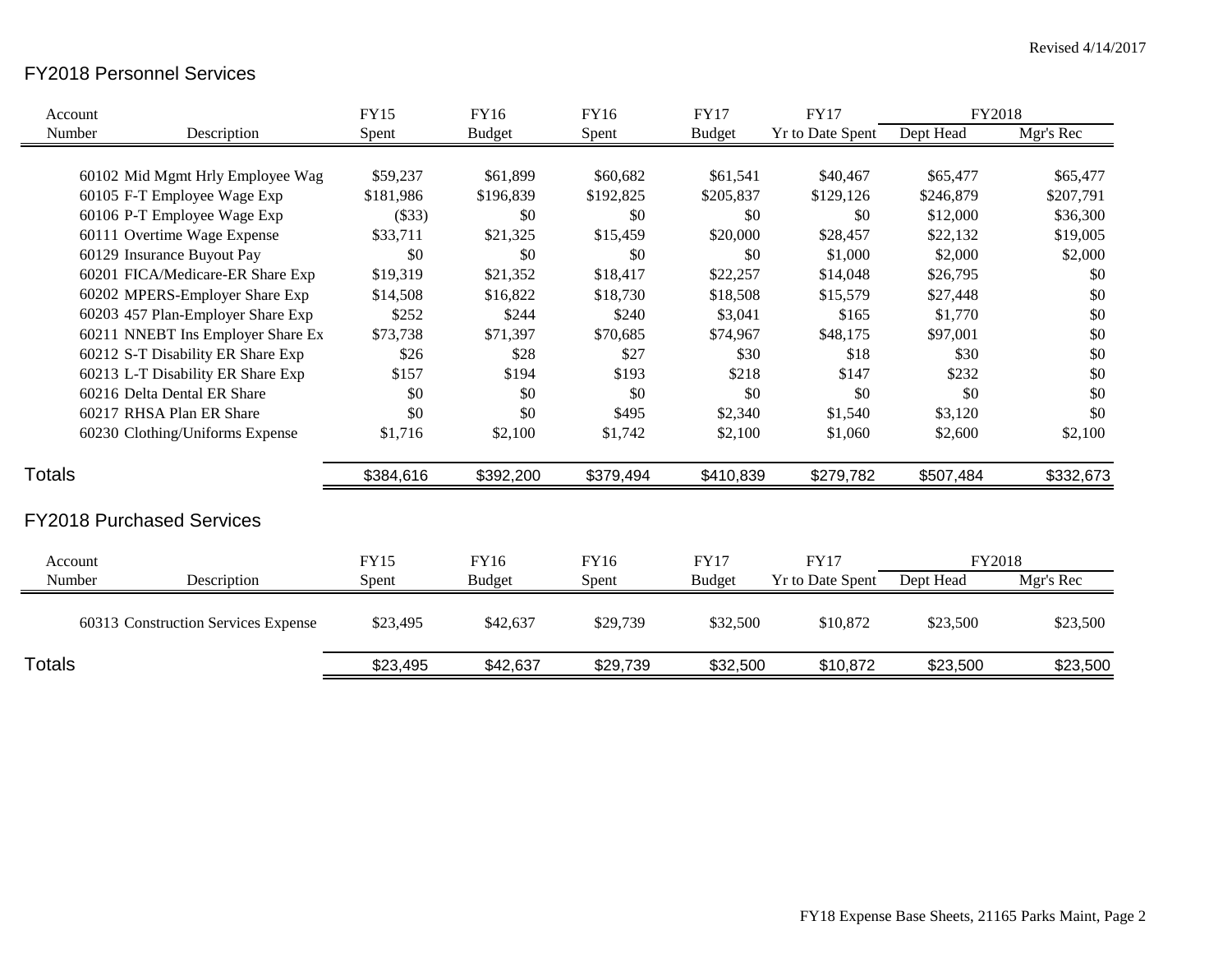# FY2018 Utilities & Fuel

| Account       |                                     | <b>FY15</b>      | FY16          | FY16               | <b>FY17</b>   | <b>FY17</b>             | FY2018    |           |
|---------------|-------------------------------------|------------------|---------------|--------------------|---------------|-------------------------|-----------|-----------|
| Number        | Description                         | Spent            | <b>Budget</b> | Spent              | <b>Budget</b> | <b>Yr to Date Spent</b> | Dept Head | Mgr's Rec |
|               |                                     |                  |               |                    |               |                         |           |           |
|               | 60400 Electricity Expense           | \$10,978         | \$9,864       | \$10,997           | \$11,000      | \$5,842                 | \$11,000  | \$11,000  |
|               | 60401 Water Expense                 | \$2,477          | \$6,325       | \$4,588            | \$6,000       | \$3,992                 | \$7,536   | \$7,536   |
|               | 60404 Sewer User Fee Expense        | \$1,015          | \$1,300       | \$742              | \$1,000       | \$158                   | \$1,000   | \$1,000   |
|               | 60410 Diesel Fuel Expense           | \$9,241          | \$8,242       | \$5,631            | \$5,790       | \$2,016                 | \$5,382   | \$5,382   |
|               | 60411 Gasoline Expense              | \$18,799         | \$16,744      | \$17,474           | \$11,494      | \$6,240                 | \$12,028  | \$12,028  |
| <b>Totals</b> |                                     | \$42,510         | \$42,475      | \$39,432           | \$35,284      | \$18,247                | \$36,946  | \$36,946  |
|               | <b>FY2018 Other Operating Costs</b> |                  |               |                    |               |                         |           |           |
| Account       |                                     | FY15             | FY16          | FY16               | <b>FY17</b>   | <b>FY17</b>             | FY2018    |           |
| Number        | Description                         | Spent            | <b>Budget</b> | Spent              | <b>Budget</b> | <b>Yr to Date Spent</b> | Dept Head | Mgr's Rec |
|               | 60450 Building Repair/Maint Exp     | \$862            | \$1,000       | \$432              | \$1,000       | \$87                    | \$1,000   | \$1,000   |
|               | 60452 Operating Equip Repair Exp    | \$12,708         | \$16,950      | \$10,684           | \$16,750      | \$5,397                 | \$17,200  | \$16,750  |
|               | 60453 Vehicle Repair/Tires/Oil Exp  | \$11,624         | \$10,000      | \$16,418           | \$10,000      | \$1,682                 | \$10,200  | \$10,000  |
|               | 60454 Grounds Maint/Improve Exp     | \$19,107         | \$18,673      | \$8,636            | \$18,673      | \$3,418                 | \$18,635  | \$51,135  |
|               | 60461 Repair/Maint-CommunsEquip     | \$0              | \$650         | \$90               | \$650         | \$0                     | \$650     | \$650     |
|               | 60500 Admin/Office Supp/Eqt Non-Ca  | \$0              | \$750         | \$632              | \$500         | \$291                   | \$500     | \$500     |
|               | 60501 Operating Supp/Eqt Non-Cap    | \$1,445          | \$2,500       | \$2,228            | \$2,200       | \$1,268                 | \$2,500   | \$2,500   |
|               | 60505 Construction Supplies         | \$1,930          | \$1,500       | \$1,625            | \$1,500       | \$168                   | \$1,500   | \$1,500   |
|               | 60506 Equipment/Small Tools-Non-ca  |                  | \$3,000       |                    | \$2,000       | \$383                   | \$9,300   | \$9,300   |
|               | 60509 Cleaning Supplies Expense     | \$1,177<br>\$435 | \$2,000       | \$2,573<br>\$1,882 | \$1,500       | \$1,303                 | \$1,500   | \$2,250   |
|               |                                     |                  |               |                    |               |                         |           |           |
| <b>Totals</b> |                                     | \$49,288         | \$57,023      | \$45,200           | \$54,773      | \$13,997                | \$62,985  | \$95,585  |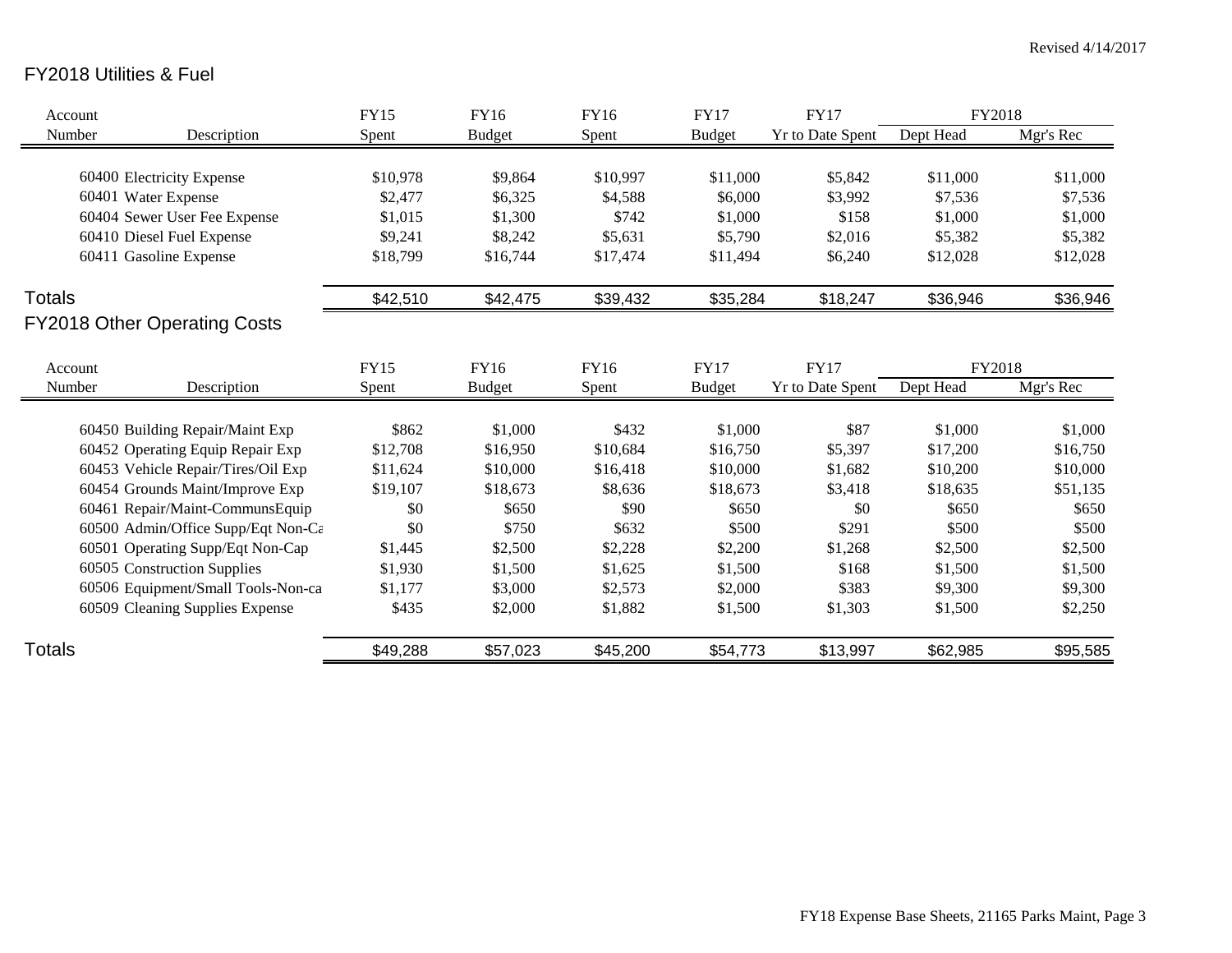

April 14, 2017 **Department:** Parks Maintenance

Account Title: Mid Mgmt Hrly Employee Wage Ex

Department Number: 21165 Account Number: 60102

| FY2015      | FY 2016       | FY 2016     | FY 2017       | FY 2017       |
|-------------|---------------|-------------|---------------|---------------|
| Actual      | <b>Budget</b> | Actual      | <b>Budget</b> | Est. Expended |
|             |               |             |               |               |
| \$59,236.76 | \$61,899.00   | \$60,681.74 | \$61,541.00   | \$61,541.00   |

| FY-2018       | Department  | City Mgr       | Council | Increase   |
|---------------|-------------|----------------|---------|------------|
|               | Reauest     | Recommendation | Action  | (Decrease) |
| <b>Budget</b> | \$65,477.00 | \$65,477.03    |         | \$3,936.03 |

**Support for Budget Request:** Provide justification for the budget request using as much detail as possible to support it. Examples of acceptable support include unit costs, quantity estimates, price quotes, etc. Requests based solely on a percentage increase above the previous budget will not be accepted. Use additional sheets if necessary.

Parks Foreman salary with an adjustment per contract for increased/additional duties

See Payroll Workseet for details

| wages for part time help for downtown district | 25.500.00 |
|------------------------------------------------|-----------|
| other part time wages to assist                | 10.800.00 |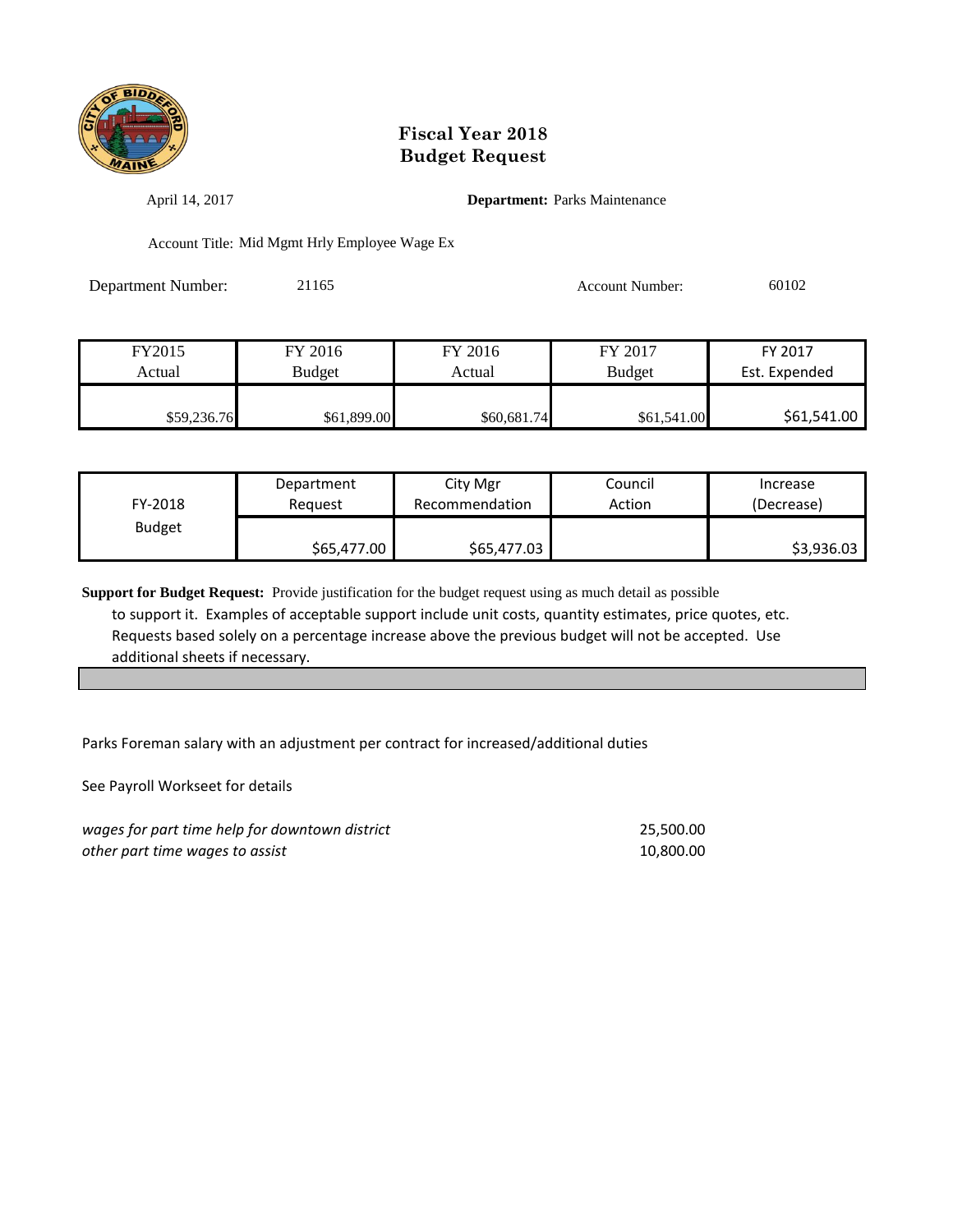#### DEPARTMENT PERSONAL SERVICES BUDGET WORKSHEET Fiscal Year 2018 BUDGET

| DEPARTMENT:    | 21165 | Parks Maintenance |                       |           |                     |                |                |        |            |
|----------------|-------|-------------------|-----------------------|-----------|---------------------|----------------|----------------|--------|------------|
|                |       |                   | YEAREND<br>ANNUALIZED |           | <b>CITY MANAGER</b> | <b>COUNCIL</b> |                |        |            |
| CLASSIFICATION | RANGE | <b>POSITION</b>   | TOTAL                 | REOUESTED | RECOMMEND.          | APPROP.        | <b>NAME</b>    | OBJECT | <b>FTE</b> |
| Parks Foreman  |       |                   | 62,846.45             | 65,477.00 | 65,477.03           |                | DAVID MARCHAND | 60102  |            |

TOTAL BUDGETED POSITIONS **1 62,846.45 65,477.00 65,477.03 0.00 1**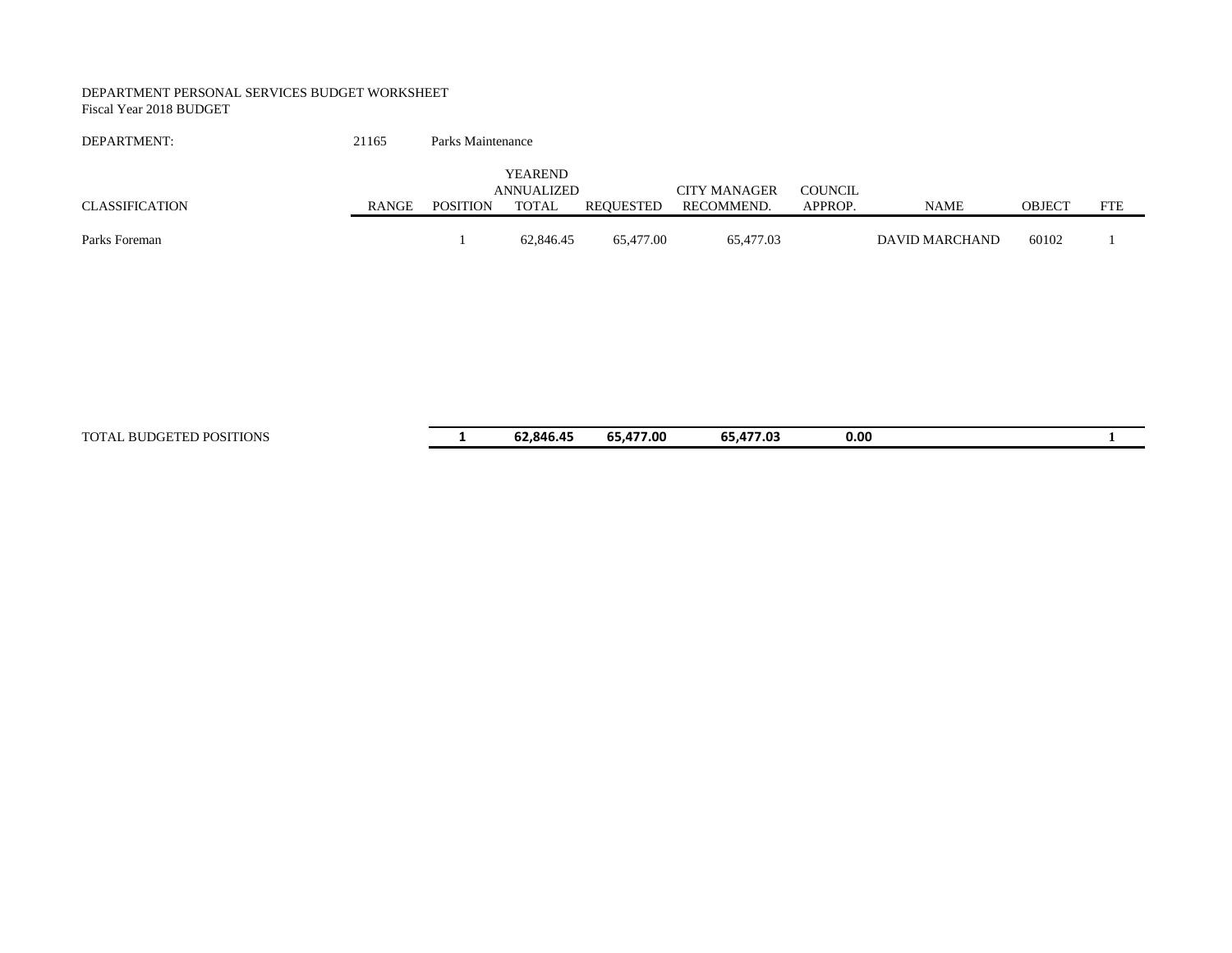

April 14, 2017 **Department:** Parks Maintenance

Account Title: F-T Employee Wage Exp

Department Number: 21165 21165 Account Number: 60105

| FY2015       | FY 2016      | FY 2016      | FY 2017       | FY 2017       |
|--------------|--------------|--------------|---------------|---------------|
| Actual       | Budget       | Actual       | <b>Budget</b> | Est. Expended |
|              |              |              |               |               |
| \$181,986.08 | \$196,839.00 | \$192,824.50 | \$205,837.00  | \$197,139.00  |

| FY-2018       | Department   | City Mgr       | Council | Increase   |
|---------------|--------------|----------------|---------|------------|
|               | Reauest      | Recommendation | Action  | (Decrease) |
| <b>Budget</b> | \$246,879.00 | \$207,791.50   |         | \$1,954.50 |

**Support for Budget Request:** Provide justification for the budget request using as much detail as possible to support it. Examples of acceptable support include unit costs, quantity estimates, price quotes, etc. Requests based solely on a percentage increase above the previous budget will not be accepted. Use additional sheets if necessary.

Wages for the following positions including a 2% increase :

3 Parks Maintenance Workers Equipement Operator Truck Driver II Proposed Downtown Maintenance Worker

Increase due to proposed new position

See Payroll Worksheet for details

*not recommending new full time employee instead (funded in 60106 line) see payroll sheet for part time hour recommendations*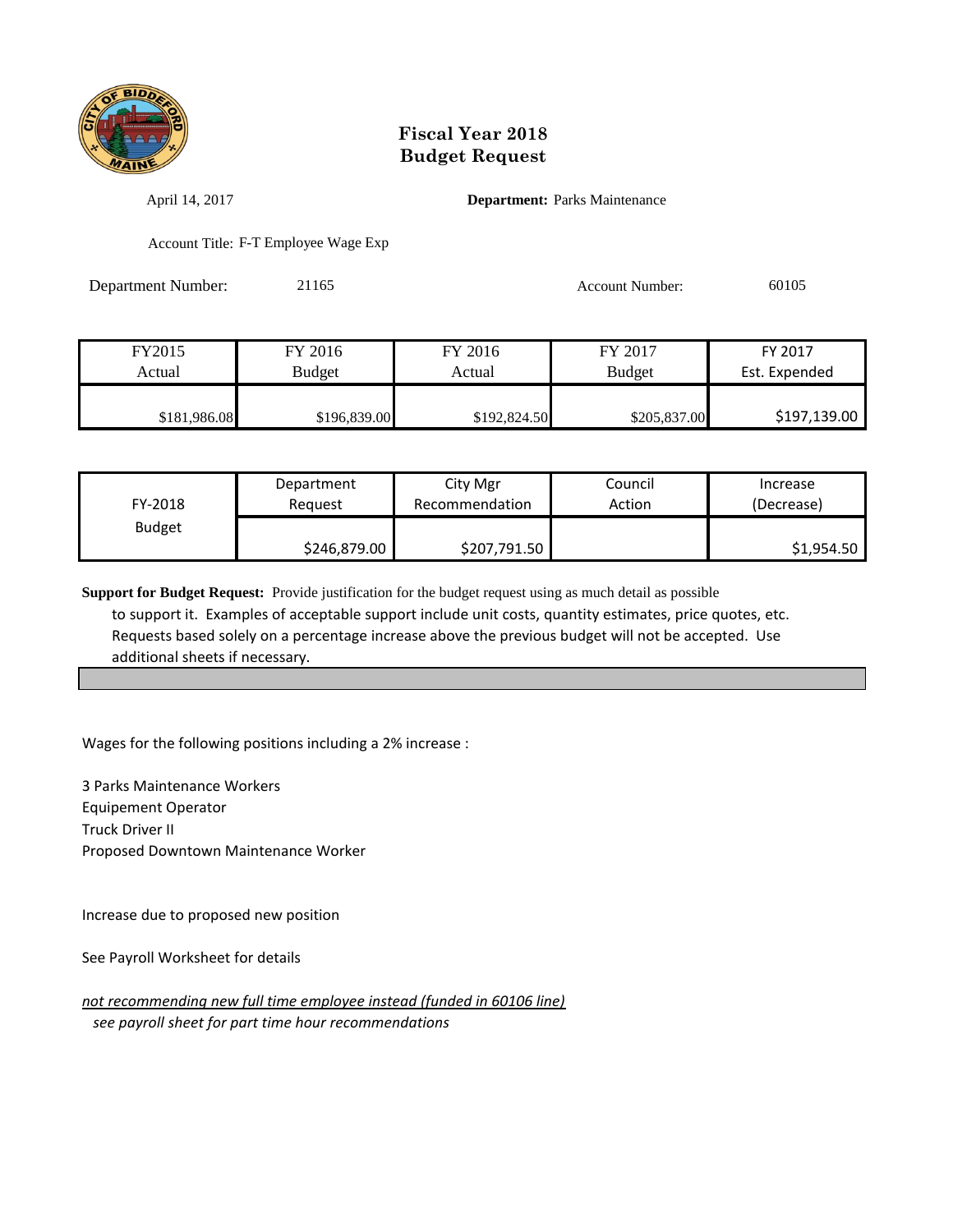#### DEPARTMENT PERSONAL SERVICES BUDGET WORKSHEET Fiscal Year 2018 BUDGET

#### DEPARTMENT: 21165 Parks Maintenance

|                                                          |              |                 | <b>YEAREND</b>    |           |                     |         |                         |               |            |
|----------------------------------------------------------|--------------|-----------------|-------------------|-----------|---------------------|---------|-------------------------|---------------|------------|
|                                                          |              |                 | <b>ANNUALIZED</b> |           | <b>CITY MANAGER</b> | COUNCIL |                         |               |            |
| <b>CLASSIFICATION</b>                                    | <b>RANGE</b> | <b>POSITION</b> | <b>TOTAL</b>      | REQUESTED | RECOMMEND.          | APPROP. | <b>NAME</b>             | <b>OBJECT</b> | <b>FTE</b> |
| Parks and Rec Maintenance Worker                         |              |                 | 39.928.72         | 40,879.00 | 40.879.28           |         | RONALD CANTARA          | 60105         |            |
|                                                          |              |                 |                   |           |                     |         |                         |               |            |
| Parks and Rec Maintenance Worker                         |              |                 | 38,500.80         | 38,565.00 | 38,565.36           |         | DYLAN COURT             | 60105         |            |
| Equipment Operator 3                                     |              |                 | 45.758.44         | 46,828.00 | 46,827.99           |         | <b>BRIAN FLEURANT</b>   | 60105         |            |
| Truck Driver 2                                           |              |                 | 40,310.40         | 41,259.00 | 41.258.88           |         | <b>JAMES HAUCK</b>      | 60105         |            |
| Parks and Rec Maintenance Worker                         |              |                 | 39,334.36         | 40.260.00 | 40.259.98           |         | <b>THOMAS ROUSSELLE</b> | 60105         |            |
| Proposed Downtown Maintenance Worker                     |              |                 | 0.00              | 39,088.00 | 0.00                |         | <b>VACANT</b>           | 60105         |            |
| Dedicated Downtown PT Employees (Downtown District Paid) |              |                 |                   |           | 25,500.00           |         |                         |               |            |
| Other PT Help                                            |              |                 |                   |           | 10,800.00           |         |                         |               |            |
|                                                          |              |                 |                   |           |                     |         |                         |               |            |

TOTAL BUDGETED POSITIONS **6 203,832.72 246,879.00 244,091.50 0.00 6**

*Downtown distirict to pay for half of the cost of the \$25,500 wages for summer downtown help and associated fringe benefits*

*Proposed part time hours(@\$15 hr):*

 *Downtown District: 18 weeks of 55 hours 36 weeks of 21.5 hours Other part time: 720 hours*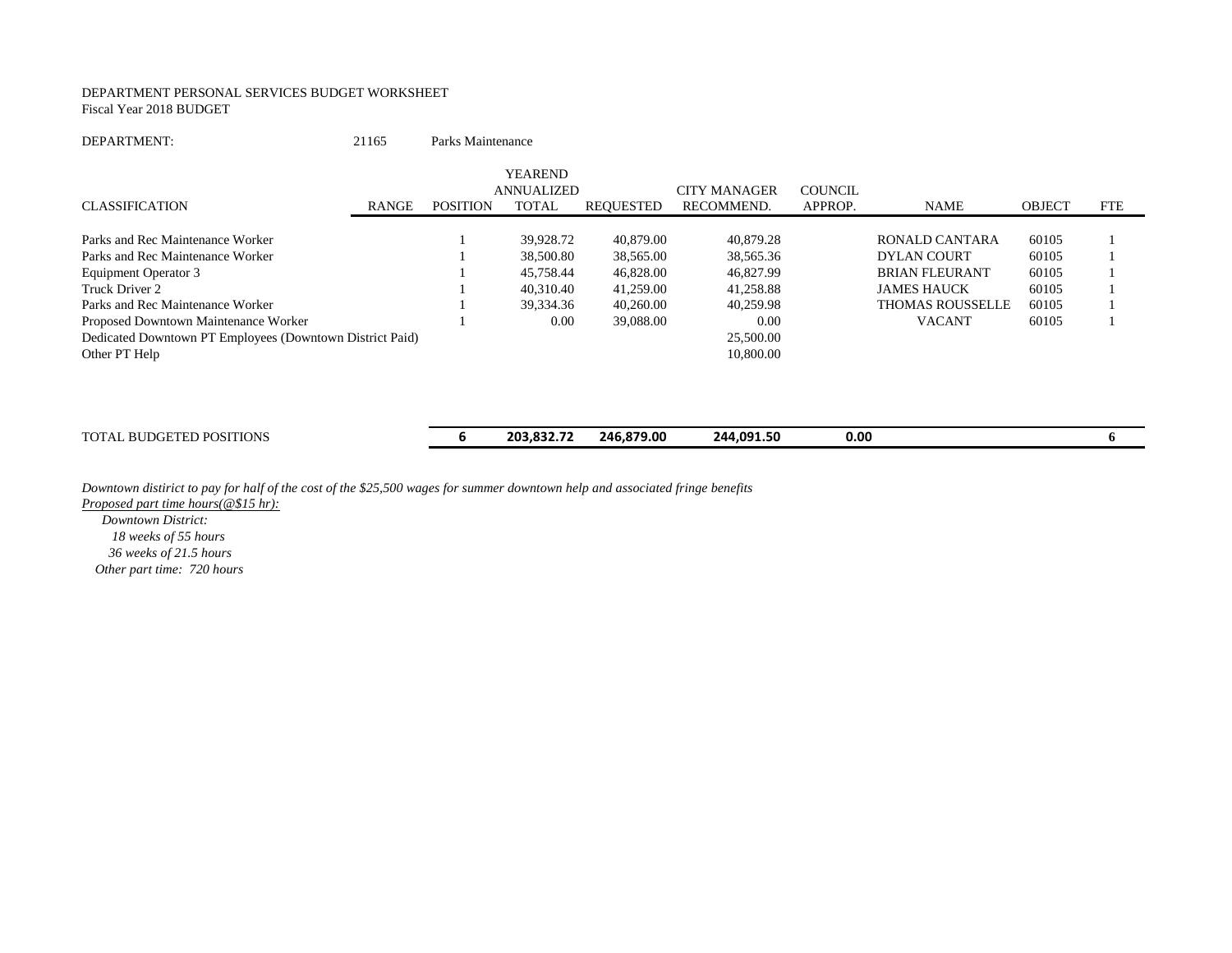

April 14, 2017 **Department:** Parks Maintenance

Account Title: P-T Employee Wage Exp

Department Number: 21165 Account Number: 60106

| FY2015      | FY 2016 | FY 2016 | FY 2017       | FY 2017       |  |
|-------------|---------|---------|---------------|---------------|--|
| Actual      | Budget  | Actual  | <b>Budget</b> | Est. Expended |  |
|             |         |         |               |               |  |
| $-$ \$33.00 | \$0.00  | \$0.00  | \$0.00        | \$0.00        |  |

| FY-2018       | Department  | City Mgr       | Council | Increase    |
|---------------|-------------|----------------|---------|-------------|
|               | Reauest     | Recommendation | Action  | (Decrease)  |
| <b>Budget</b> | \$12,000.00 | \$36,300.00    |         | \$36,300.00 |

**Support for Budget Request:** Provide justification for the budget request using as much detail as possible to support it. Examples of acceptable support include unit costs, quantity estimates, price quotes, etc. Requests based solely on a percentage increase above the previous budget will not be accepted. Use additional sheets if necessary.

Proposed Wages for 2 Part Time Summer Parks Maint. Workers for 15 weeks

*see payroll sheets for details of CM recommendation*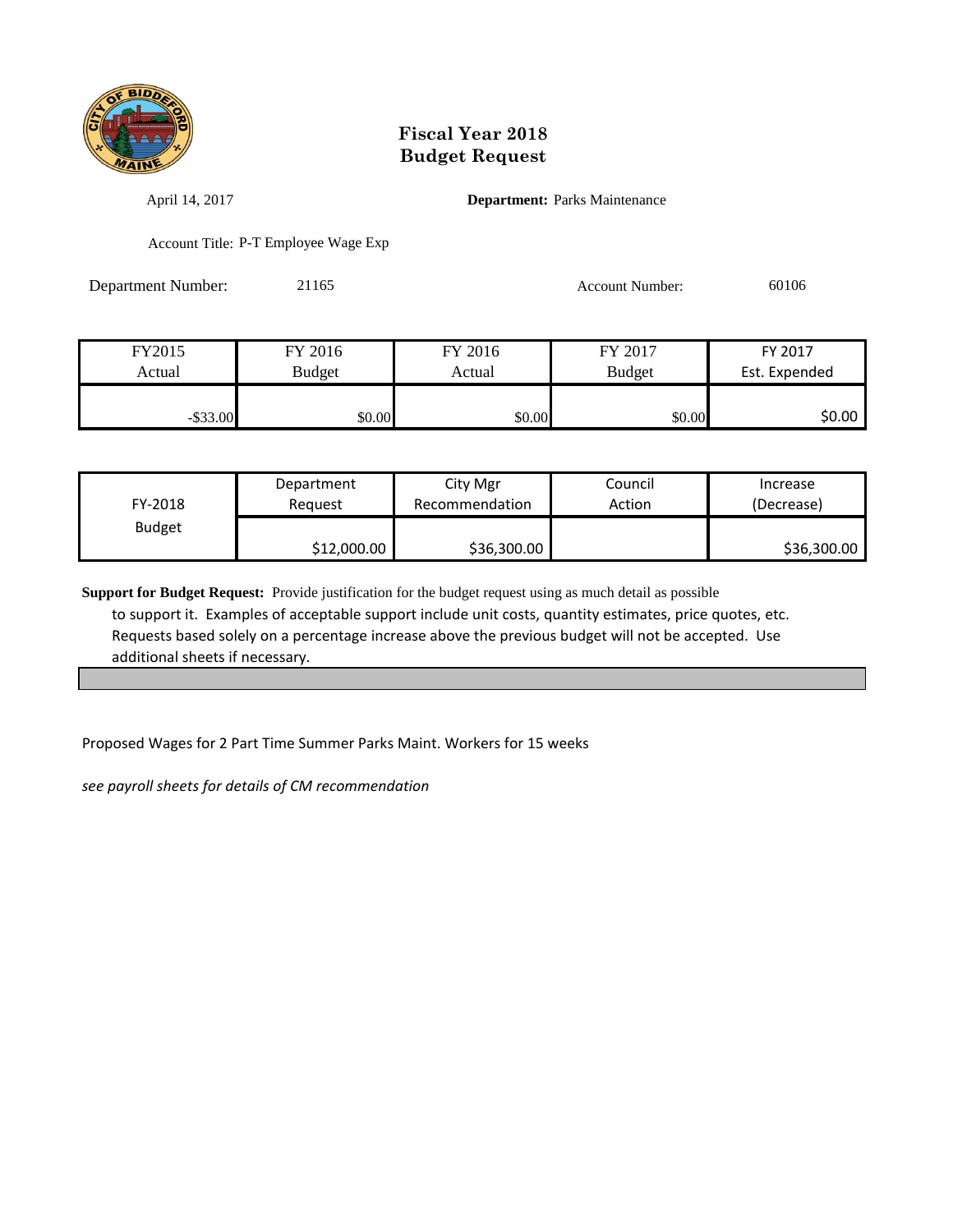

April 14, 2017 **Department:** Parks Maintenance

Account Title: Overtime Wage Expense

Department Number: 21165 Account Number: 60111

| FY2015      | FY 2016       | FY 2016     | FY 2017       | FY 2017       |
|-------------|---------------|-------------|---------------|---------------|
| Actual      | <b>Budget</b> | Actual      | <b>Budget</b> | Est. Expended |
|             |               |             |               |               |
| \$33,710.57 | \$21,325.00   | \$15,459.44 | \$20,000.00   | \$35,913.00   |

| FY-2018       | Department  | City Mgr       | Council | Increase   |
|---------------|-------------|----------------|---------|------------|
|               | Reauest     | Recommendation | Action  | (Decrease) |
| <b>Budget</b> | \$22,132.00 | \$19,004.83    |         | (\$995.17) |

**Support for Budget Request:** Provide justification for the budget request using as much detail as possible to support it. Examples of acceptable support include unit costs, quantity estimates, price quotes, etc. Requests based solely on a percentage increase above the previous budget will not be accepted. Use additional sheets if necessary.

Overtime needs based upon historical data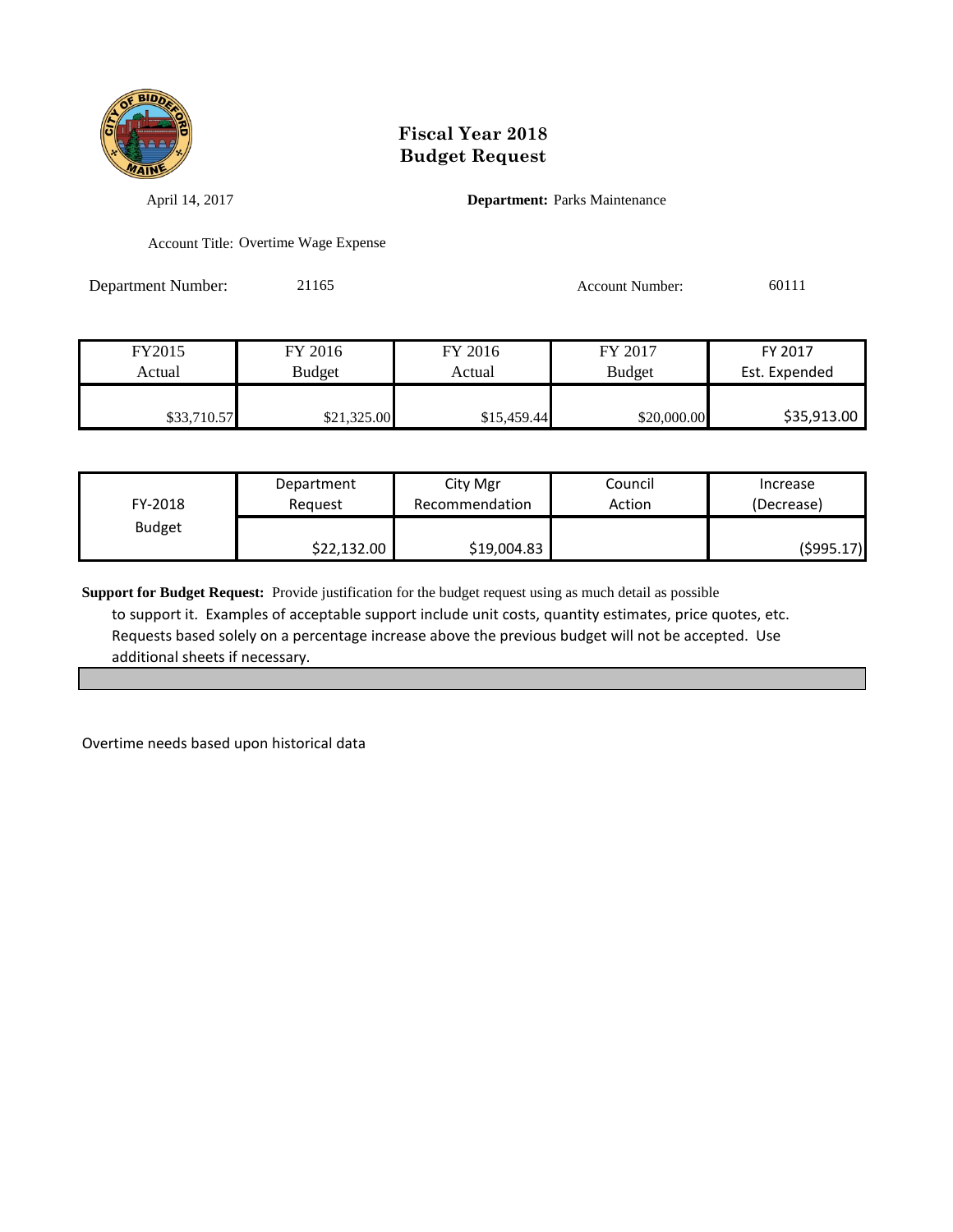

April 14, 2017 **Department:** Parks Maintenance

Account Title: Insurance Buyout Pay

Department Number: 21165 Account Number: 60129

| FY2015 | FY 2016 | FY 2016 | FY 2017       | FY 2017       |
|--------|---------|---------|---------------|---------------|
| Actual | Budget  | Actual  | <b>Budget</b> | Est. Expended |
|        |         |         |               |               |
| \$0.00 | \$0.00  | \$0.00  | \$0.00        | \$2,000.00    |

| FY-2018       | Department | City Mgr       | Council | Increase   |
|---------------|------------|----------------|---------|------------|
|               | Reauest    | Recommendation | Action  | (Decrease) |
| <b>Budget</b> | \$2,000.00 | \$2,000.00     |         | \$2,000.00 |

**Support for Budget Request:** Provide justification for the budget request using as much detail as possible to support it. Examples of acceptable support include unit costs, quantity estimates, price quotes, etc. Requests based solely on a percentage increase above the previous budget will not be accepted. Use additional sheets if necessary.

Contractual obligation for 1 employee choosing buy out provision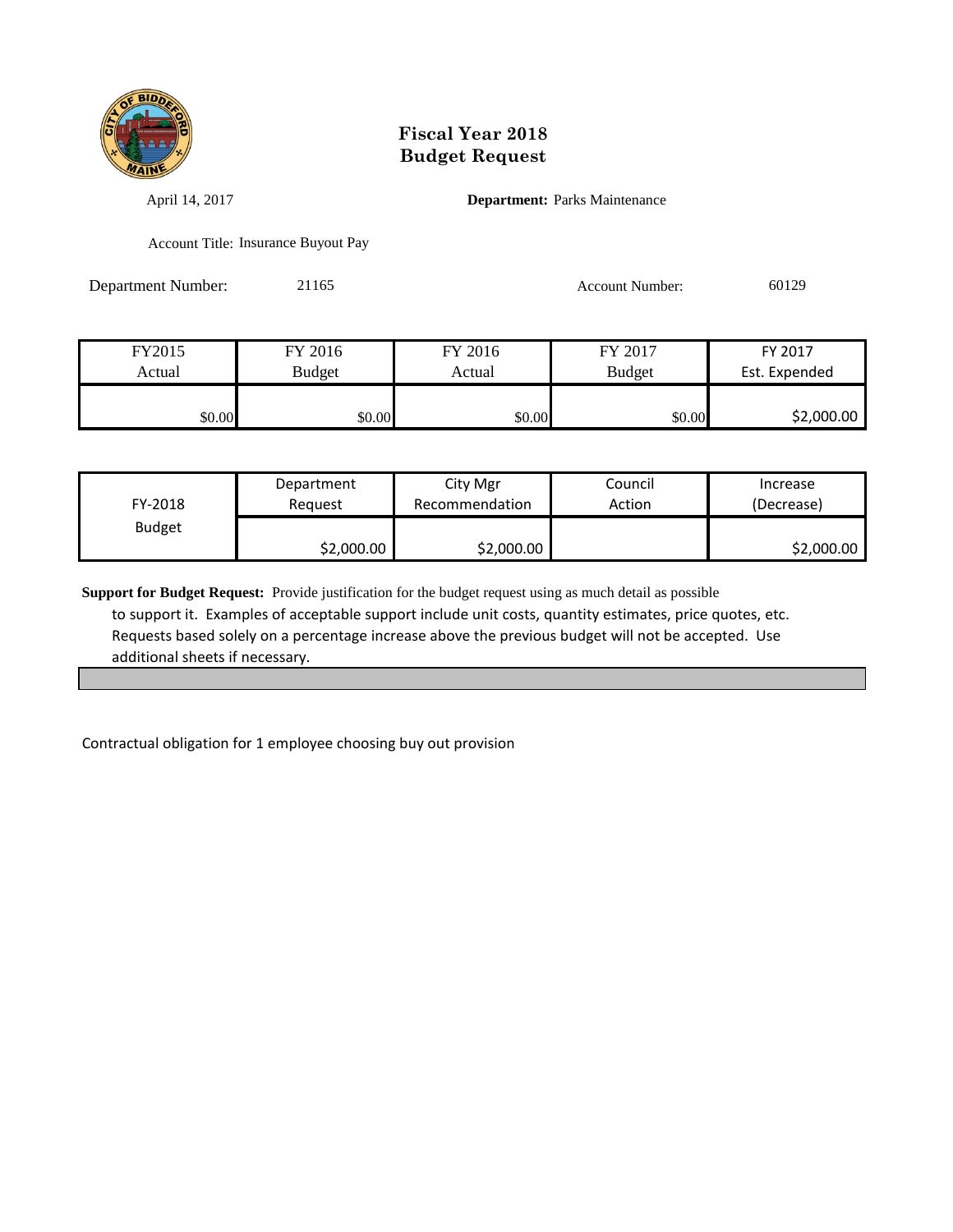

April 14, 2017 **Department:** Parks Maintenance

Account Title: FICA/Medicare-ER Share Exp

| <b>Department Number:</b> | 21165 | <b>Account Number:</b> | 60201 |
|---------------------------|-------|------------------------|-------|
|                           |       |                        |       |

| FY2015      | FY 2016       | FY 2016     | FY 2017       | FY 2017       |
|-------------|---------------|-------------|---------------|---------------|
| Actual      | <b>Budget</b> | Actual      | <b>Budget</b> | Est. Expended |
|             |               |             |               |               |
| \$19,318.73 | \$21,352.00   | \$18,417.07 | \$22,257.00   | \$21,560.00   |

| FY-2018       | Department  | City Mgr       | Council | Increase   |
|---------------|-------------|----------------|---------|------------|
|               | Reauest     | Recommendation | Action  | (Decrease) |
| <b>Budget</b> | \$26,795.00 | \$23,647.63    |         | \$1,390.63 |

**Support for Budget Request:** Provide justification for the budget request using as much detail as possible to support it. Examples of acceptable support include unit costs, quantity estimates, price quotes, etc. Requests based solely on a percentage increase above the previous budget will not be accepted. Use additional sheets if necessary.

7.65% of applicable salary and wages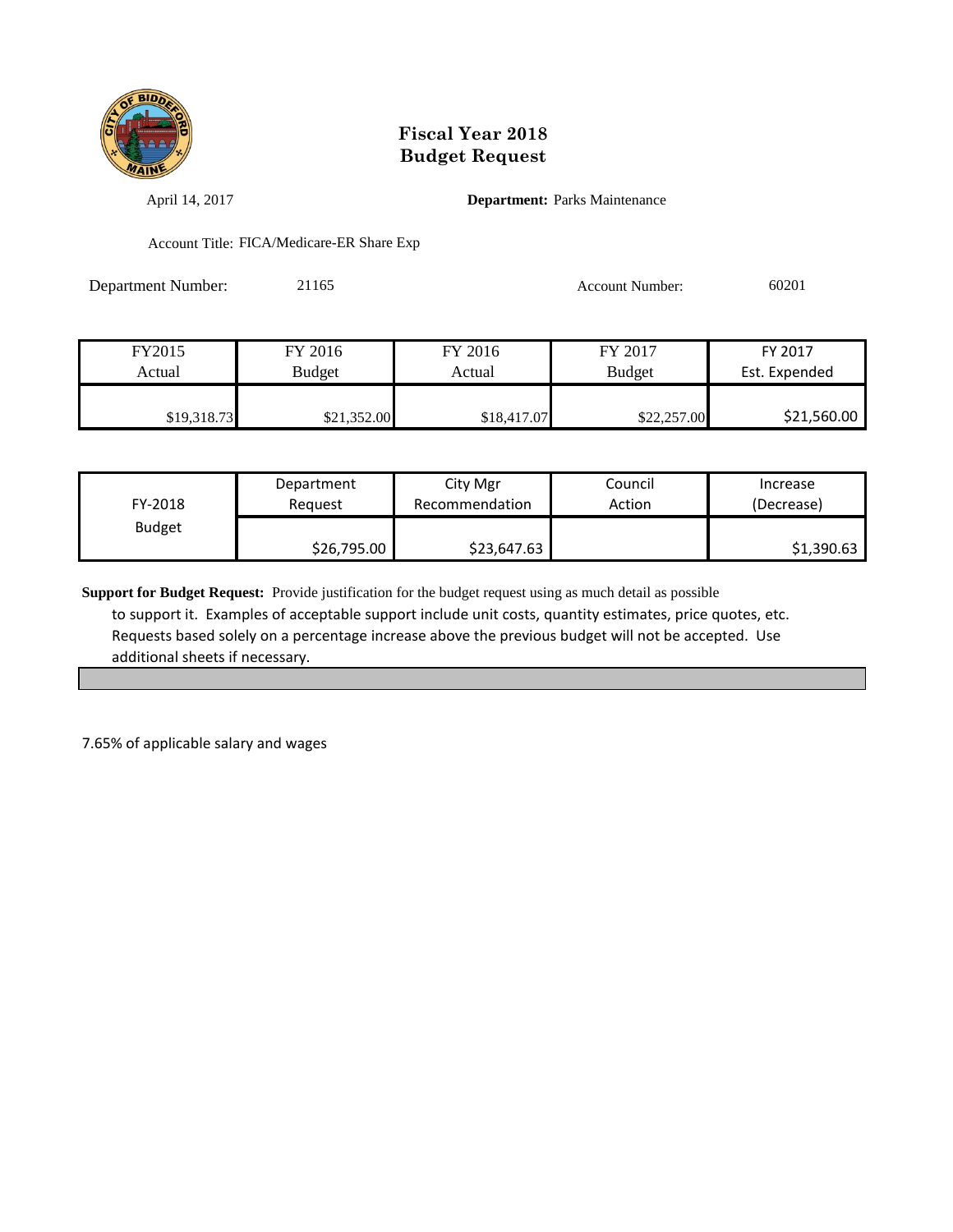

April 14, 2017 **Department:** Parks Maintenance

Account Title: MPERS-Employer Share Exp

Department Number: 21165 Account Number: 60202

| FY2015      | FY 2016       | FY 2016     | FY 2017       | FY 2017       |
|-------------|---------------|-------------|---------------|---------------|
| Actual      | <b>Budget</b> | Actual      | <b>Budget</b> | Est. Expended |
|             |               |             |               |               |
| \$14,507.82 | \$16,822.00   | \$18,730.00 | \$18,508.00   | \$23,924.00   |

| FY-2018       | Department  | City Mgr       | Council | Increase   |
|---------------|-------------|----------------|---------|------------|
|               | Reauest     | Recommendation | Action  | (Decrease) |
| <b>Budget</b> | \$27,448.00 | \$23,395.12    |         | \$4,887.12 |

**Support for Budget Request:** Provide justification for the budget request using as much detail as possible to support it. Examples of acceptable support include unit costs, quantity estimates, price quotes, etc. Requests based solely on a percentage increase above the previous budget will not be accepted. Use additional sheets if necessary.

9.6% of applicable salary and wages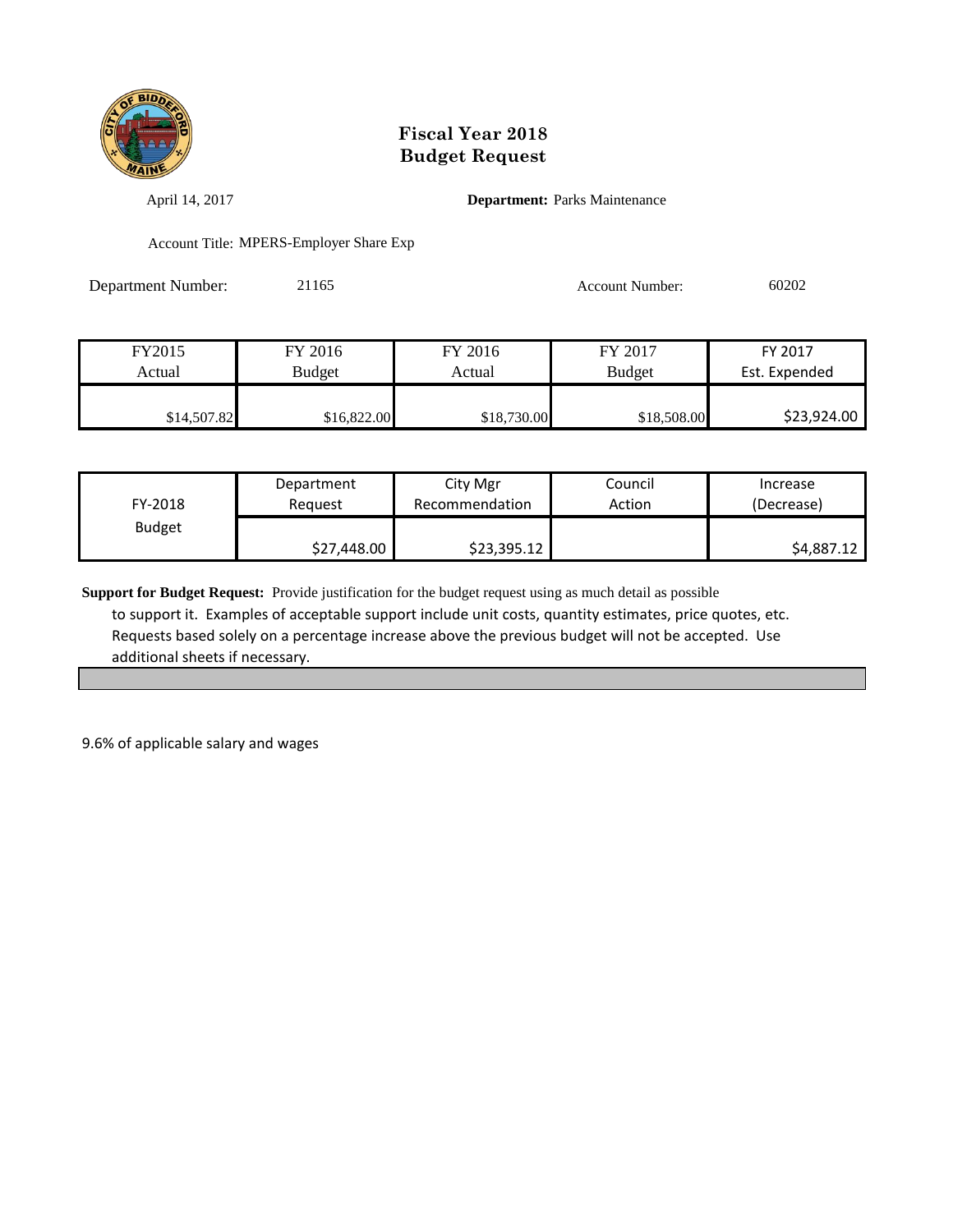

April 14, 2017 **Department:** Parks Maintenance

Account Title: 457 Plan-Employer Share Exp

| <b>Department Number:</b> | 21165 | <b>Account Number:</b> | 60203 |
|---------------------------|-------|------------------------|-------|
|                           |       |                        |       |

| FY2015   | FY 2016  | FY 2016  | FY 2017       | FY 2017       |
|----------|----------|----------|---------------|---------------|
| Actual   | Budget   | Actual   | <b>Budget</b> | Est. Expended |
|          |          |          |               |               |
| \$252.39 | \$244.00 | \$239.56 | \$3,041.00    | \$255.00      |

| FY-2018       | Department | City Mgr       | Council | Increase   |
|---------------|------------|----------------|---------|------------|
|               | Reauest    | Recommendation | Action  | (Decrease) |
| <b>Budget</b> | \$1,770.00 | \$4,045.94     |         | \$1,004.94 |

**Support for Budget Request:** Provide justification for the budget request using as much detail as possible to support it. Examples of acceptable support include unit costs, quantity estimates, price quotes, etc. Requests based solely on a percentage increase above the previous budget will not be accepted. Use additional sheets if necessary.

Up to 6% of applicable salary and wages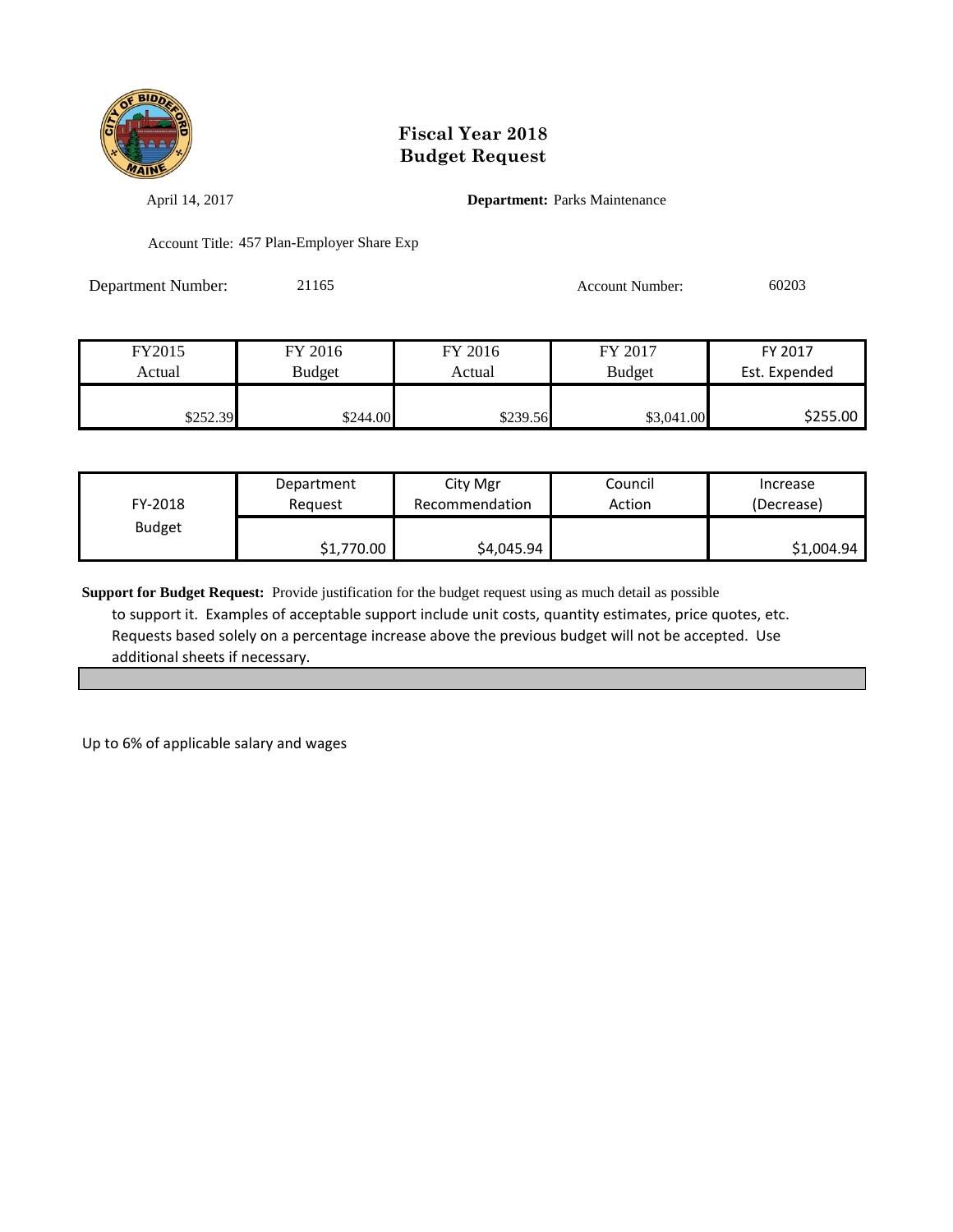

April 14, 2017 **Department:** Parks Maintenance

Account Title: NNEBT Ins Employer Share Exp

| Department Number: | 21165 | <b>Account Number:</b> | 60211 |
|--------------------|-------|------------------------|-------|
|                    |       |                        |       |

| FY2015      | FY 2016     | FY 2016     | FY 2017       | FY 2017       |
|-------------|-------------|-------------|---------------|---------------|
| Actual      | Budget      | Actual      | <b>Budget</b> | Est. Expended |
|             |             |             |               |               |
| \$73,737.83 | \$71,397.00 | \$70,685.21 | \$74,967.00   | \$74,007.00   |

| FY-2018       | Department  | City Mgr       | Council | Increase   |
|---------------|-------------|----------------|---------|------------|
|               | Reguest     | Recommendation | Action  | (Decrease) |
| <b>Budget</b> | \$97,001.00 | \$77,727.00    |         | \$2,760.00 |

**Support for Budget Request:** Provide justification for the budget request using as much detail as possible to support it. Examples of acceptable support include unit costs, quantity estimates, price quotes, etc. Requests based solely on a percentage increase above the previous budget will not be accepted. Use additional sheets if necessary.

Health Insurance Premiums with projected increase of 6%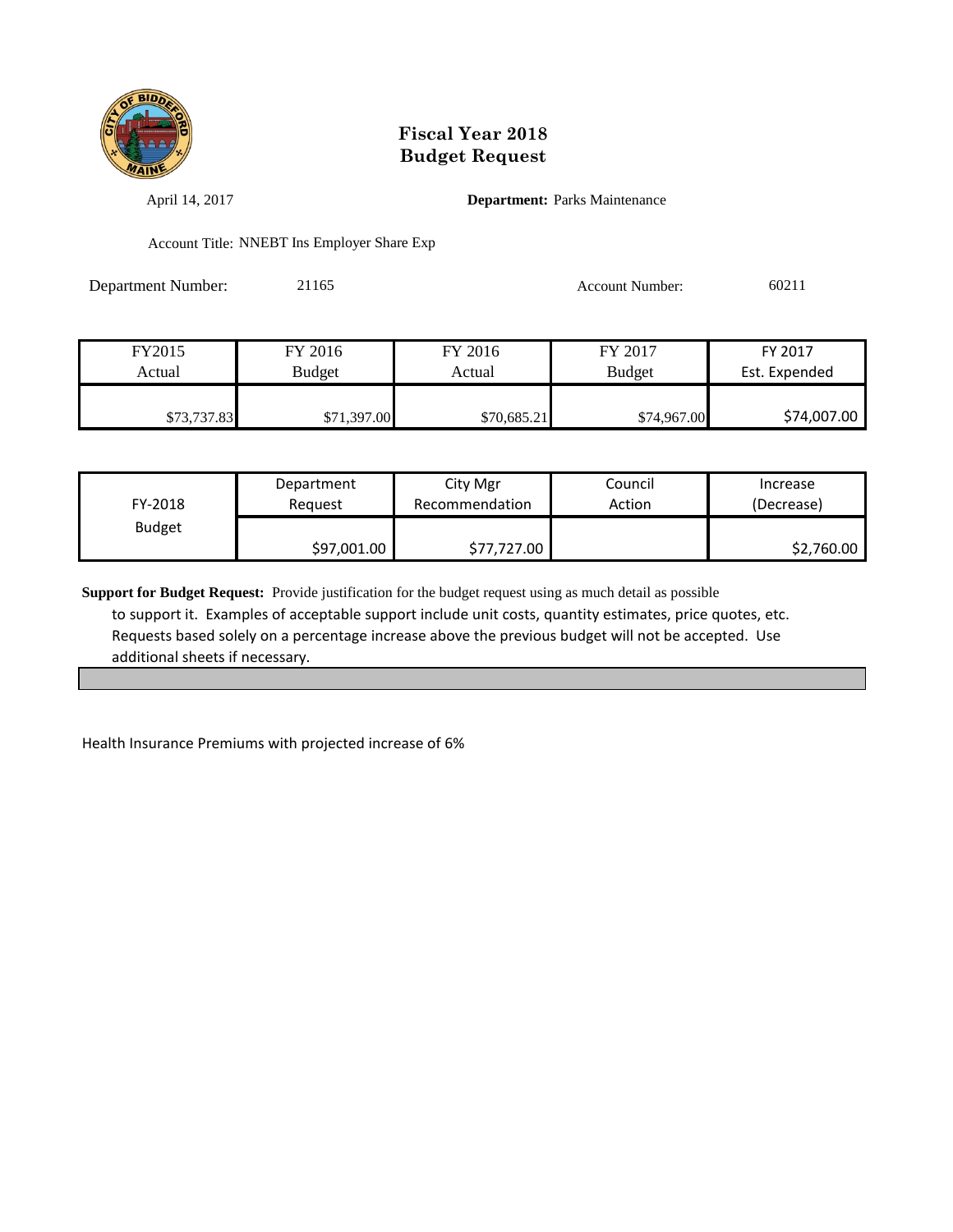

April 14, 2017 **Department:** Parks Maintenance

Account Title: S-T Disability ER Share Exp

Department Number: 21165 Account Number: 60212

| FY2015  | FY 2016 | FY 2016 | FY 2017       | FY 2017       |
|---------|---------|---------|---------------|---------------|
| Actual  | Budget  | Actual  | <b>Budget</b> | Est. Expended |
|         |         |         |               |               |
| \$26.27 | \$28.00 | \$26.77 | \$30.00       | \$28.00       |

| FY-2018       | Department | City Mgr       | Council | Increase   |
|---------------|------------|----------------|---------|------------|
|               | Reguest    | Recommendation | Action  | (Decrease) |
| <b>Budget</b> | \$30.00    | \$30.00        |         | \$0.00     |

**Support for Budget Request:** Provide justification for the budget request using as much detail as possible to support it. Examples of acceptable support include unit costs, quantity estimates, price quotes, etc. Requests based solely on a percentage increase above the previous budget will not be accepted. Use additional sheets if necessary.

Life & AD+D Premium for Parks Foreman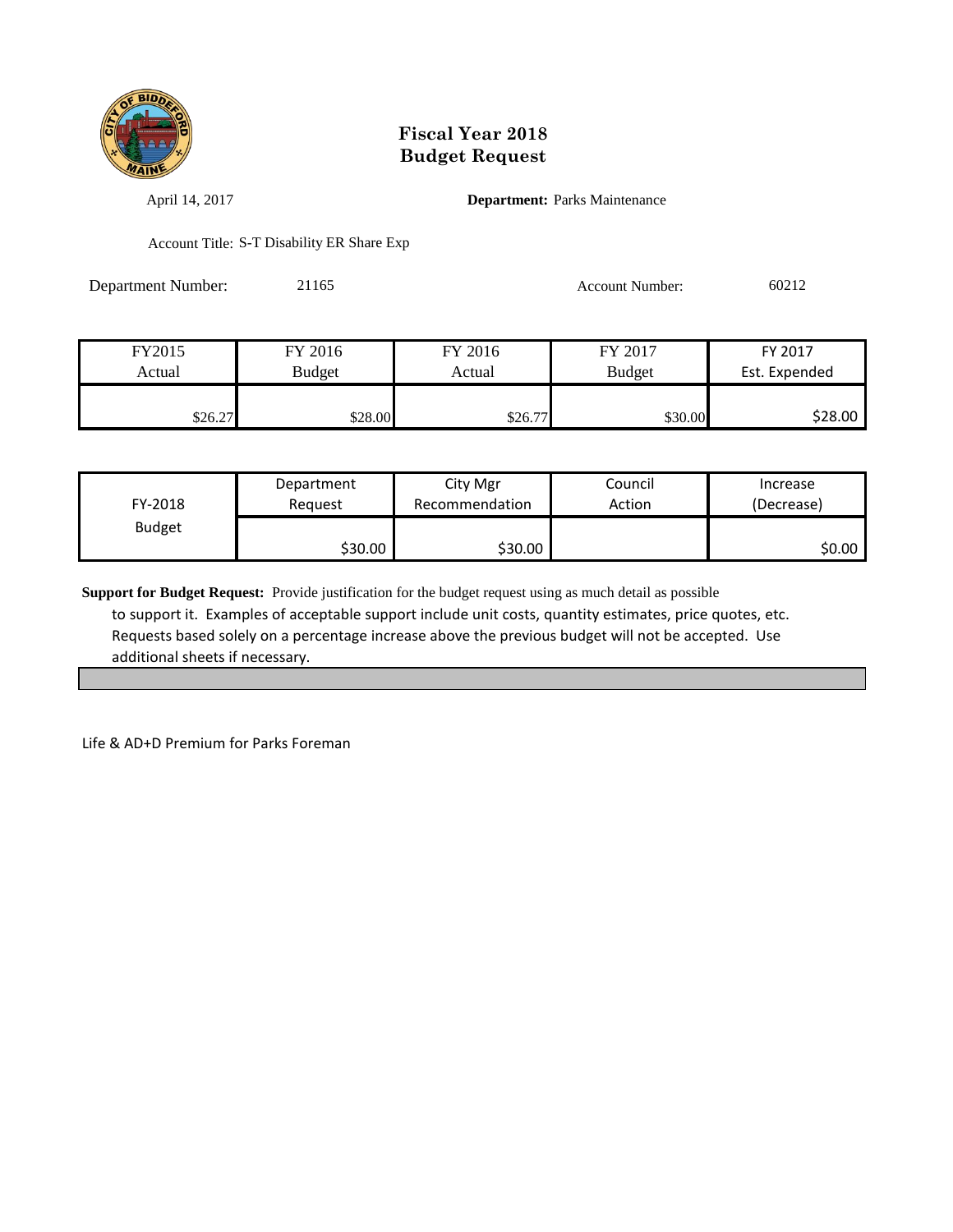

April 14, 2017 **Department:** Parks Maintenance

Account Title: L-T Disability ER Share Exp

Department Number: 21165 Account Number: 60213

| FY2015   | FY 2016       | FY 2016  | FY 2017       | FY 2017       |
|----------|---------------|----------|---------------|---------------|
| Actual   | <b>Budget</b> | Actual   | <b>Budget</b> | Est. Expended |
|          |               |          |               |               |
| \$157.13 | \$194.00      | \$192.96 | \$218.00      | \$226.00      |

| FY-2018       | Department | City Mgr       | Council | Increase   |
|---------------|------------|----------------|---------|------------|
|               | Reguest    | Recommendation | Action  | (Decrease) |
| <b>Budget</b> | S232.00 l  | \$231.72       |         | \$13.72    |

**Support for Budget Request:** Provide justification for the budget request using as much detail as possible to support it. Examples of acceptable support include unit costs, quantity estimates, price quotes, etc. Requests based solely on a percentage increase above the previous budget will not be accepted. Use additional sheets if necessary.

Premium for Parks Foreman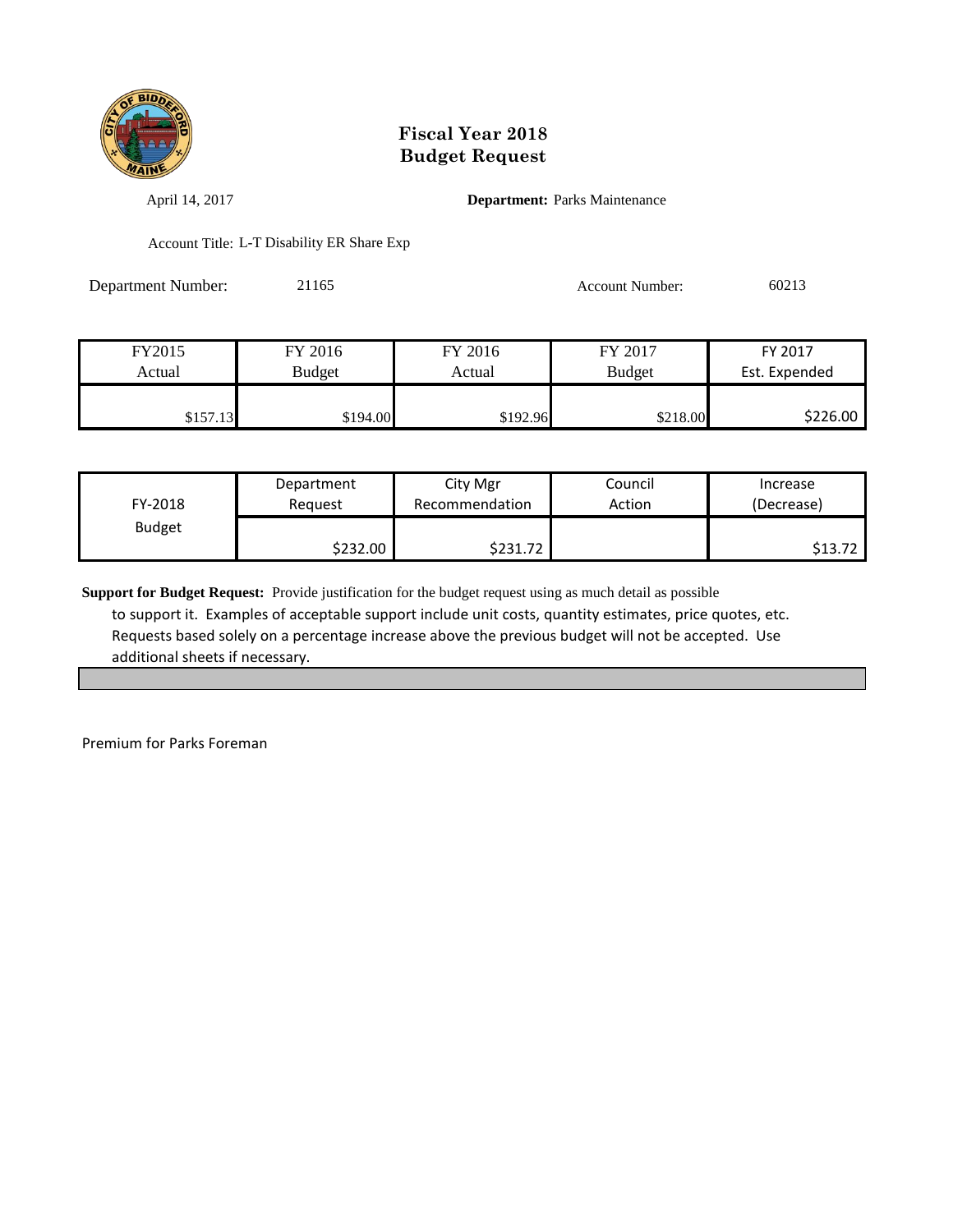

April 14, 2017 **Department:** Parks Maintenance

Account Title: Delta Dental ER Share

Department Number: 21165 Account Number: 60216

| FY2015 | FY 2016       | FY 2016 | FY 2017       | FY 2017       |
|--------|---------------|---------|---------------|---------------|
| Actual | <b>Budget</b> | Actual  | <b>Budget</b> | Est. Expended |
|        |               |         |               |               |
| \$0.00 | \$0.00        | \$0.00  | \$0.00        | \$0.00        |

| FY-2018       | Department | City Mgr       | Council | Increase   |
|---------------|------------|----------------|---------|------------|
|               | Reauest    | Recommendation | Action  | (Decrease) |
| <b>Budget</b> | \$0.00     |                |         | \$0.00     |

**Support for Budget Request:** Provide justification for the budget request using as much detail as possible to support it. Examples of acceptable support include unit costs, quantity estimates, price quotes, etc. Requests based solely on a percentage increase above the previous budget will not be accepted. Use additional sheets if necessary.

Not Applicable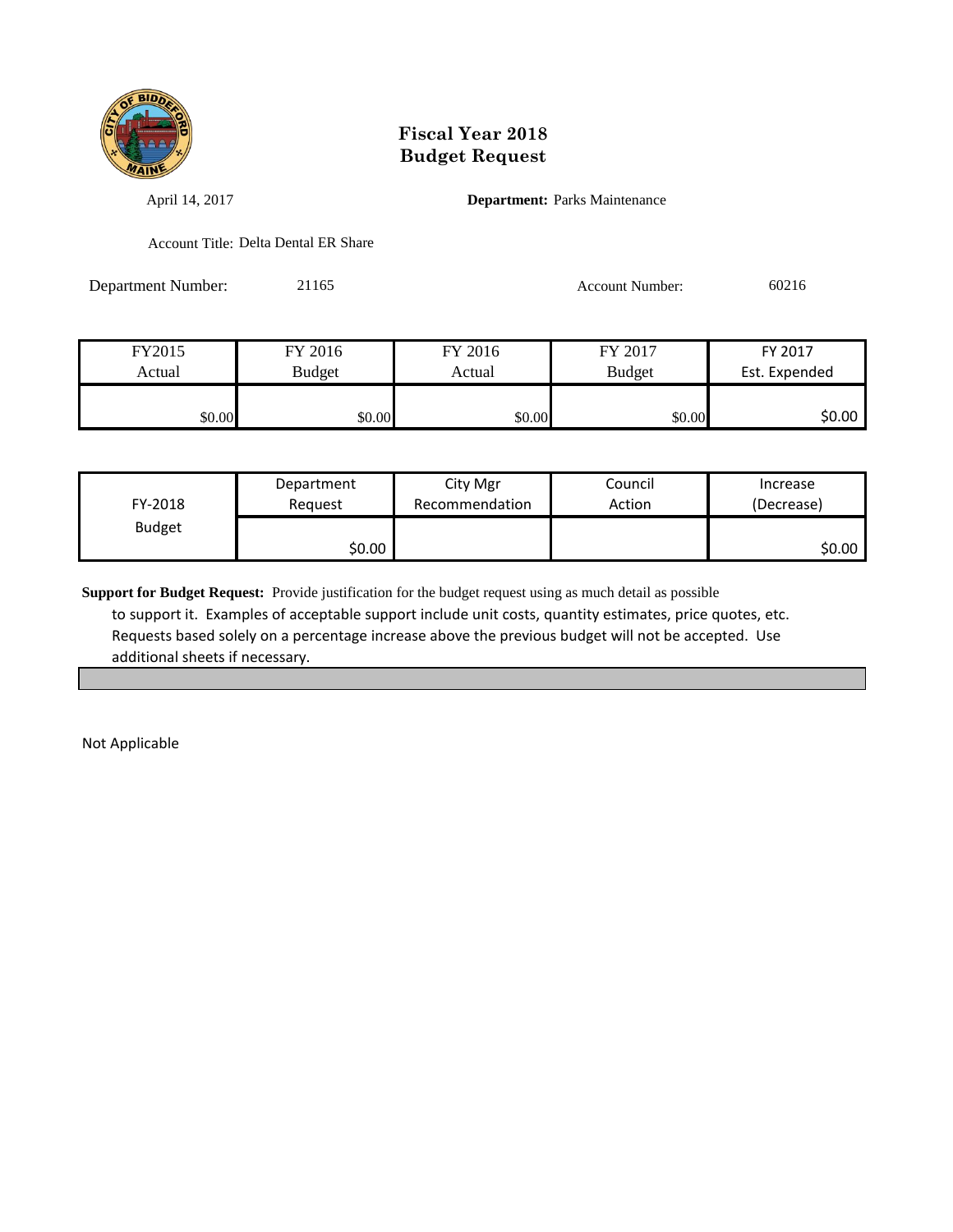

April 14, 2017 **Department:** Parks Maintenance

Account Title: RHSA Plan ER Share

Department Number: 21165 Account Number: 60217

| FY2015 | FY 2016       | FY 2016  | FY 2017       | FY 2017       |
|--------|---------------|----------|---------------|---------------|
| Actual | <b>Budget</b> | Actual   | <b>Budget</b> | Est. Expended |
|        |               |          |               |               |
| \$0.00 | \$0.00        | \$495.00 | \$2,340.00    | \$2,340.00    |

| FY-2018       | Department | City Mgr       | Council | Increase   |
|---------------|------------|----------------|---------|------------|
|               | Reauest    | Recommendation | Action  | (Decrease) |
| <b>Budget</b> | \$3,120.00 | \$2,340.00     |         | \$0.00     |

**Support for Budget Request:** Provide justification for the budget request using as much detail as possible to support it. Examples of acceptable support include unit costs, quantity estimates, price quotes, etc. Requests based solely on a percentage increase above the previous budget will not be accepted. Use additional sheets if necessary.

Contribution to Retirement Health Account for applicable positions

4 positions @ \$780 each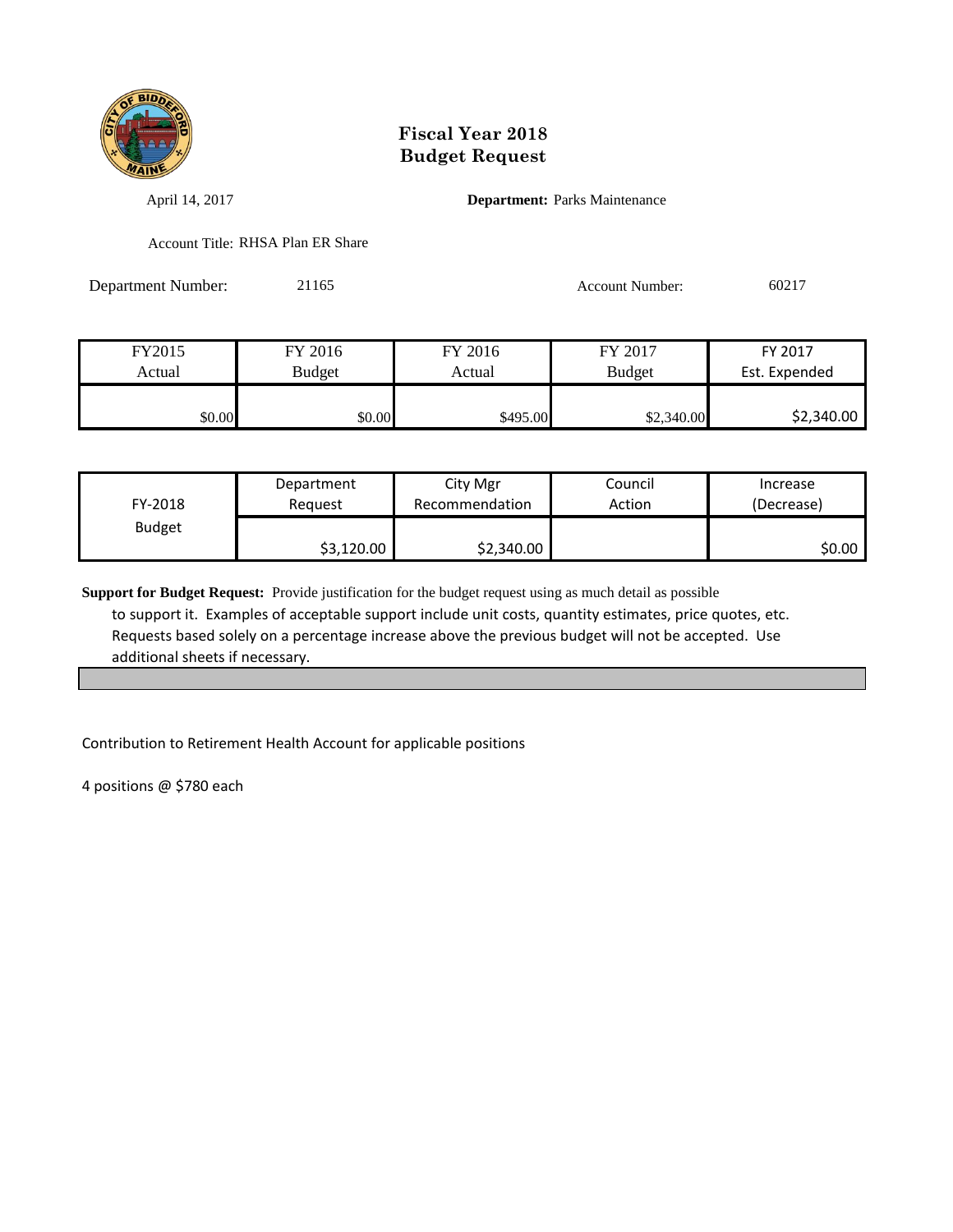

April 14, 2017 **Department:** Parks Maintenance

Account Title: Clothing/Uniforms Expense

Department Number: 21165 Account Number: 60230

| FY2015     | FY 2016       | FY 2016    | FY 2017       | FY 2017       |
|------------|---------------|------------|---------------|---------------|
| Actual     | <b>Budget</b> | Actual     | <b>Budget</b> | Est. Expended |
|            |               |            |               |               |
| \$1,715.70 | \$2,100.00    | \$1,742.00 | \$2,100.00    | \$2,100.00    |

| FY-2018       | Department | City Mgr       | Council | Increase   |
|---------------|------------|----------------|---------|------------|
|               | Reauest    | Recommendation | Action  | (Decrease) |
| <b>Budget</b> | \$2,600.00 | \$2,100.00     |         | \$0.00     |

**Support for Budget Request:** Provide justification for the budget request using as much detail as possible to support it. Examples of acceptable support include unit costs, quantity estimates, price quotes, etc. Requests based solely on a percentage increase above the previous budget will not be accepted. Use additional sheets if necessary.

Contractual obligation for clothing for the following positions :

Parks Foreman 3 Parks Maintenance Workers Equipment Operator Truck Driver II Downtown Maintenance Worker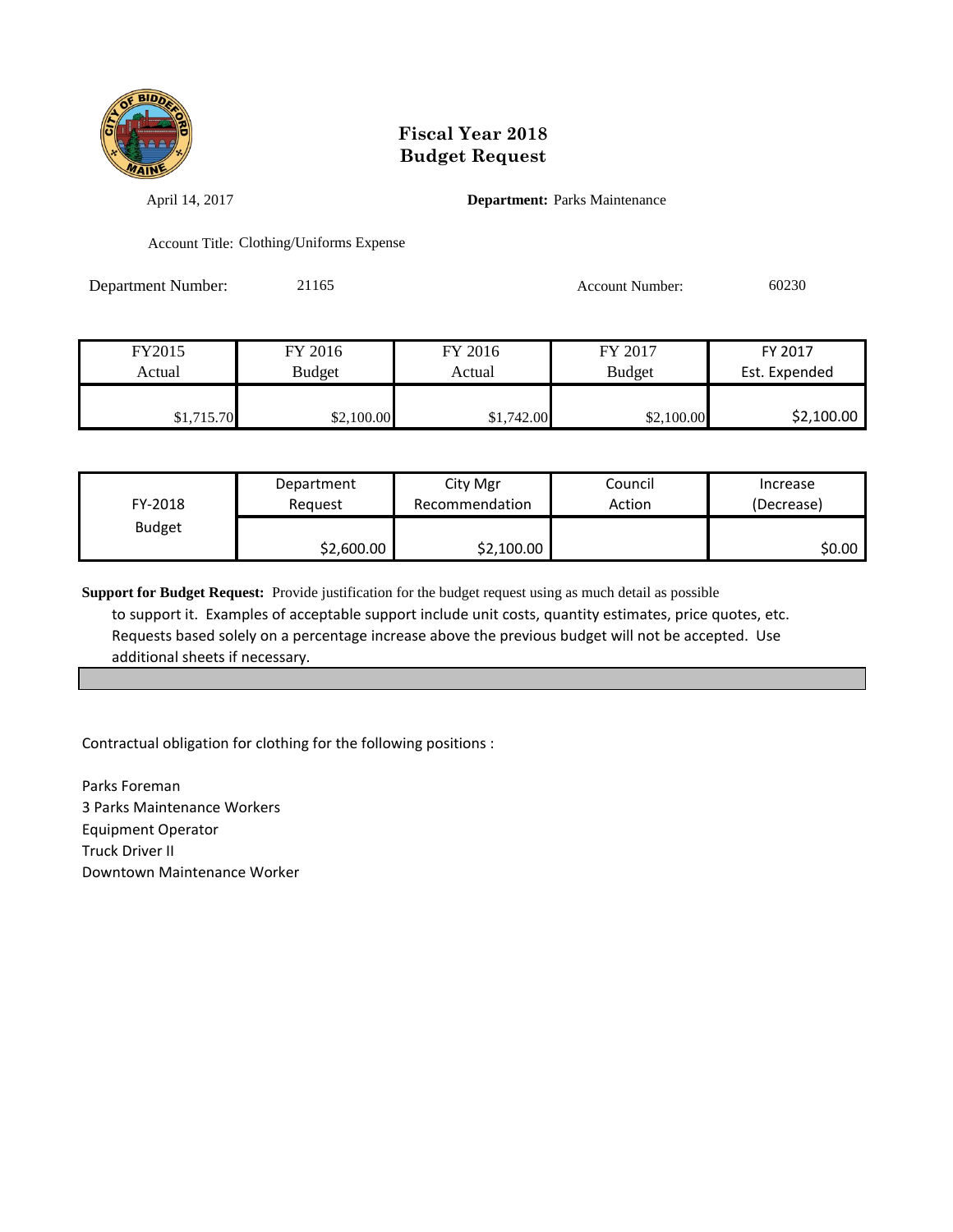

April 14, 2017 **Department:** Parks Maintenance

Account Title: Construction Services Expense

Department Number: 21165 Account Number: 60313

| FY2015      | FY 2016     | FY 2016     | FY 2017       | FY 2017       |
|-------------|-------------|-------------|---------------|---------------|
| Actual      | Budget      | Actual      | <b>Budget</b> | Est. Expended |
|             |             |             |               |               |
| \$23,495.40 | \$42,637.00 | \$29,738.71 | \$32,500.00   | \$30,000.00   |

| FY-2018       | Department  | City Mgr       | Council | Increase    |
|---------------|-------------|----------------|---------|-------------|
|               | Reauest     | Recommendation | Action  | (Decrease)  |
| <b>Budget</b> | \$23,500.00 | \$23,500.00    |         | (59,000.00) |

**Support for Budget Request:** Provide justification for the budget request using as much detail as possible to support it. Examples of acceptable support include unit costs, quantity estimates, price quotes, etc. Requests based solely on a percentage increase above the previous budget will not be accepted. Use additional sheets if necessary.

| Atheletic Field Maintenance: | \$7.500  |
|------------------------------|----------|
| Turf Management Program:     | \$16,000 |

Reduction result of reduced scope of services for Turf Management Program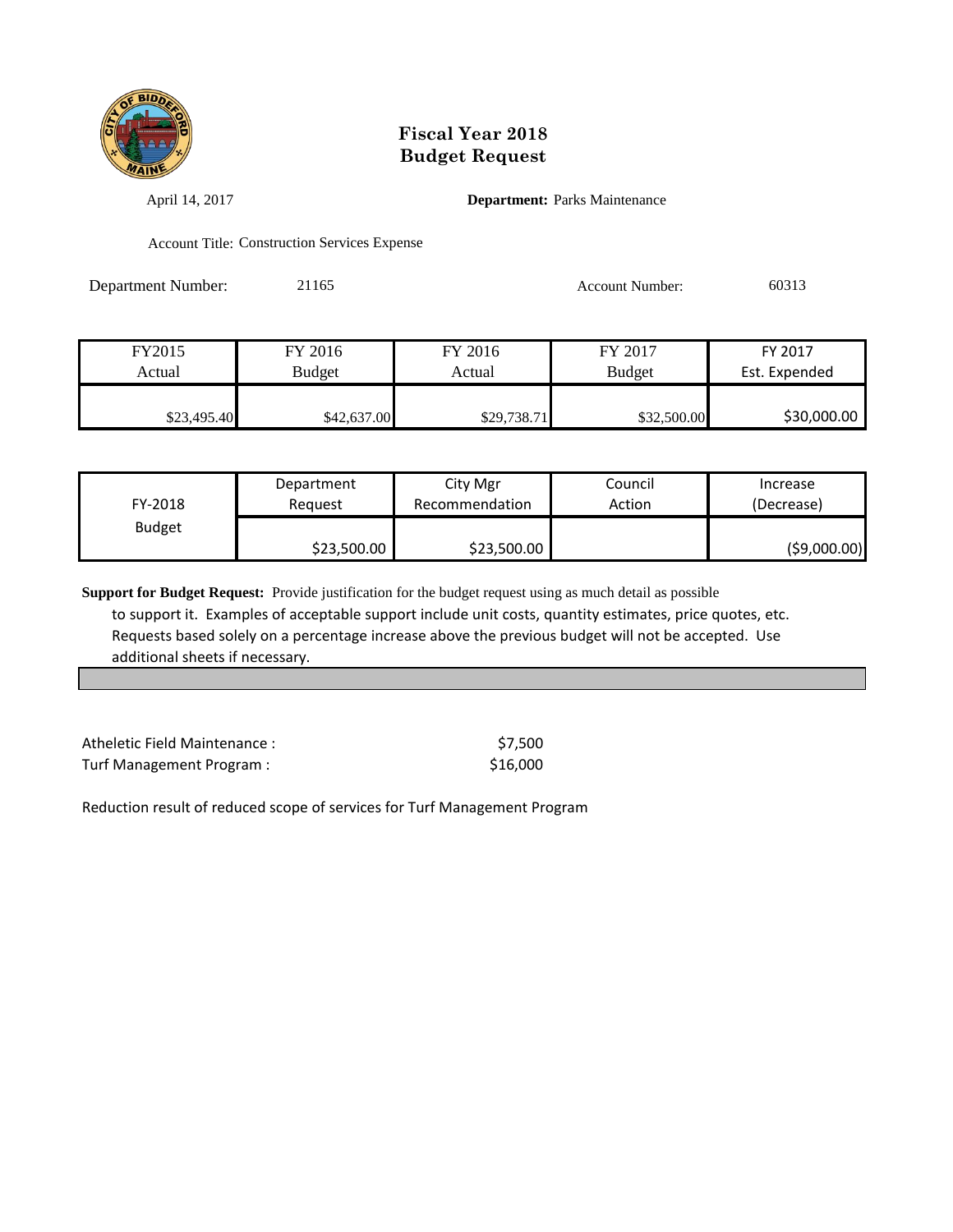

April 14, 2017 **Department:** Parks Maintenance

Account Title: Electricity Expense

Department Number: 21165 Account Number: 60400

FY2015 FY 2016 FY 2016 FY 2017 FY 2017 Actual Budget Actual Budget Actual Budget Est. Expended \$10,978.26 \$9,864.00 \$9,864.00 \$10,997.37 \$11,000.00 \$8,719.00

| FY-2018       | Department  | City Mgr       | Council | Increase   |
|---------------|-------------|----------------|---------|------------|
|               | Reauest     | Recommendation | Action  | (Decrease) |
| <b>Budget</b> | \$11,000.00 | \$11,000.00    |         | \$0.00     |

**Support for Budget Request:** Provide justification for the budget request using as much detail as possible to support it. Examples of acceptable support include unit costs, quantity estimates, price quotes, etc. Requests based solely on a percentage increase above the previous budget will not be accepted. Use additional sheets if necessary.

Projected cost based upon historical data with no rate increase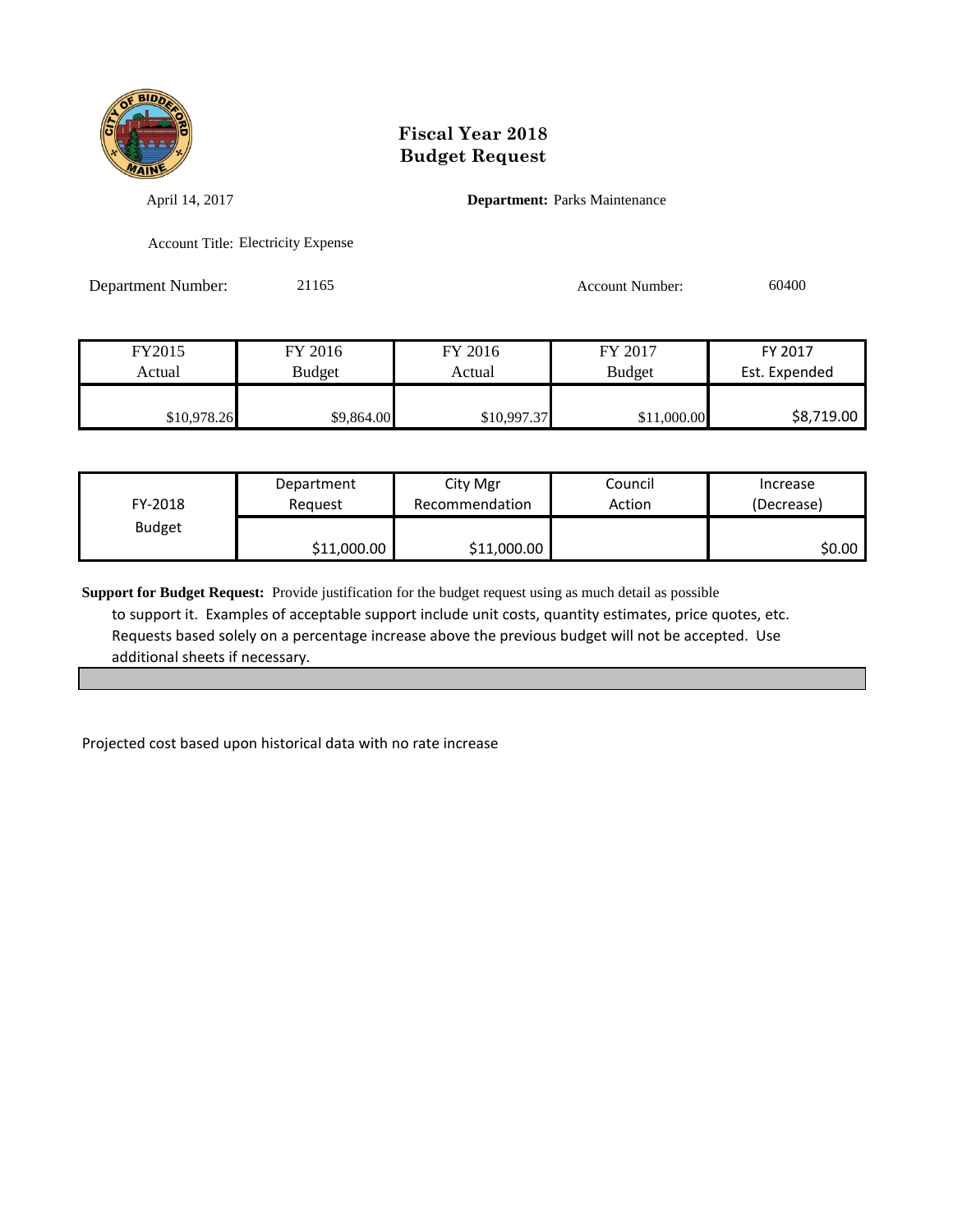

April 14, 2017 **Department:** Parks Maintenance

Account Title: Water Expense

Department Number: 21165 Account Number: 60401

| FY2015     | FY 2016       | FY 2016    | FY 2017       | FY 2017       |
|------------|---------------|------------|---------------|---------------|
| Actual     | <b>Budget</b> | Actual     | <b>Budget</b> | Est. Expended |
|            |               |            |               |               |
| \$2,476.98 | \$6,325.00    | \$4,588.06 | \$6,000.00    | \$5,959.00    |

| FY-2018       | Department | City Mgr       | Council | Increase   |
|---------------|------------|----------------|---------|------------|
|               | Reauest    | Recommendation | Action  | (Decrease) |
| <b>Budget</b> | \$7,536.00 | \$7,536.00     |         | \$1,536.00 |

**Support for Budget Request:** Provide justification for the budget request using as much detail as possible to support it. Examples of acceptable support include unit costs, quantity estimates, price quotes, etc. Requests based solely on a percentage increase above the previous budget will not be accepted. Use additional sheets if necessary.

Projected costs anticipating a 20% increase per Maine Water Co. in rates and a new account at Mayfield Softball Field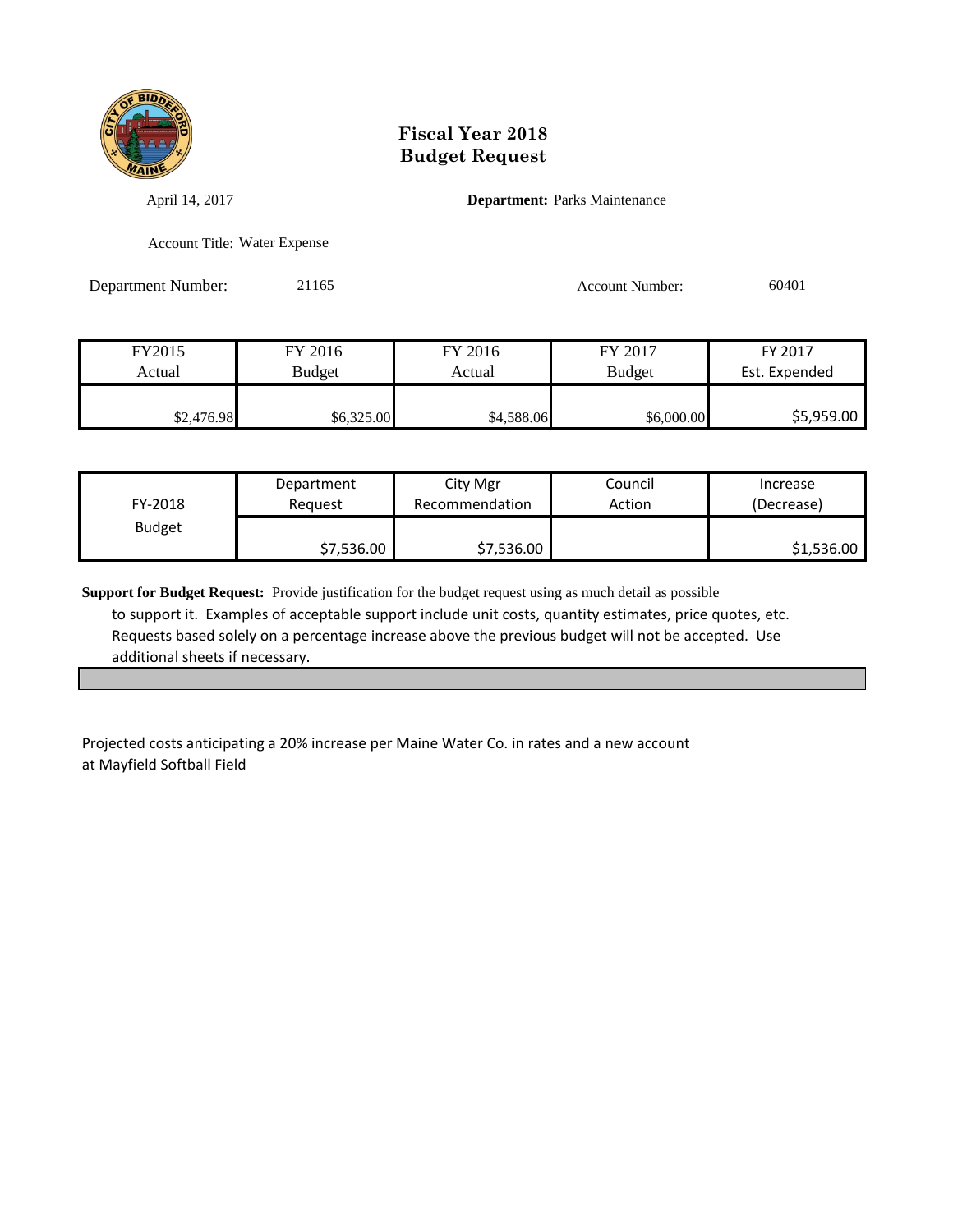

April 14, 2017 **Department:** Parks Maintenance

Account Title: Sewer User Fee Expense

Department Number: 21165 21165 Account Number: 60404

| FY2015     | FY 2016    | FY 2016  | FY 2017       | FY 2017       |
|------------|------------|----------|---------------|---------------|
| Actual     | Budget     | Actual   | <b>Budget</b> | Est. Expended |
|            |            |          |               |               |
| \$1,014.66 | \$1,300.00 | \$741.67 | \$1,000.00    | \$235.00      |

| FY-2018       | Department | City Mgr       | Council | Increase   |
|---------------|------------|----------------|---------|------------|
|               | Reauest    | Recommendation | Action  | (Decrease) |
| <b>Budget</b> | \$1,000.00 | \$1,000.00     |         | \$0.00     |

**Support for Budget Request:** Provide justification for the budget request using as much detail as possible to support it. Examples of acceptable support include unit costs, quantity estimates, price quotes, etc. Requests based solely on a percentage increase above the previous budget will not be accepted. Use additional sheets if necessary.

Projected cost based upon historical data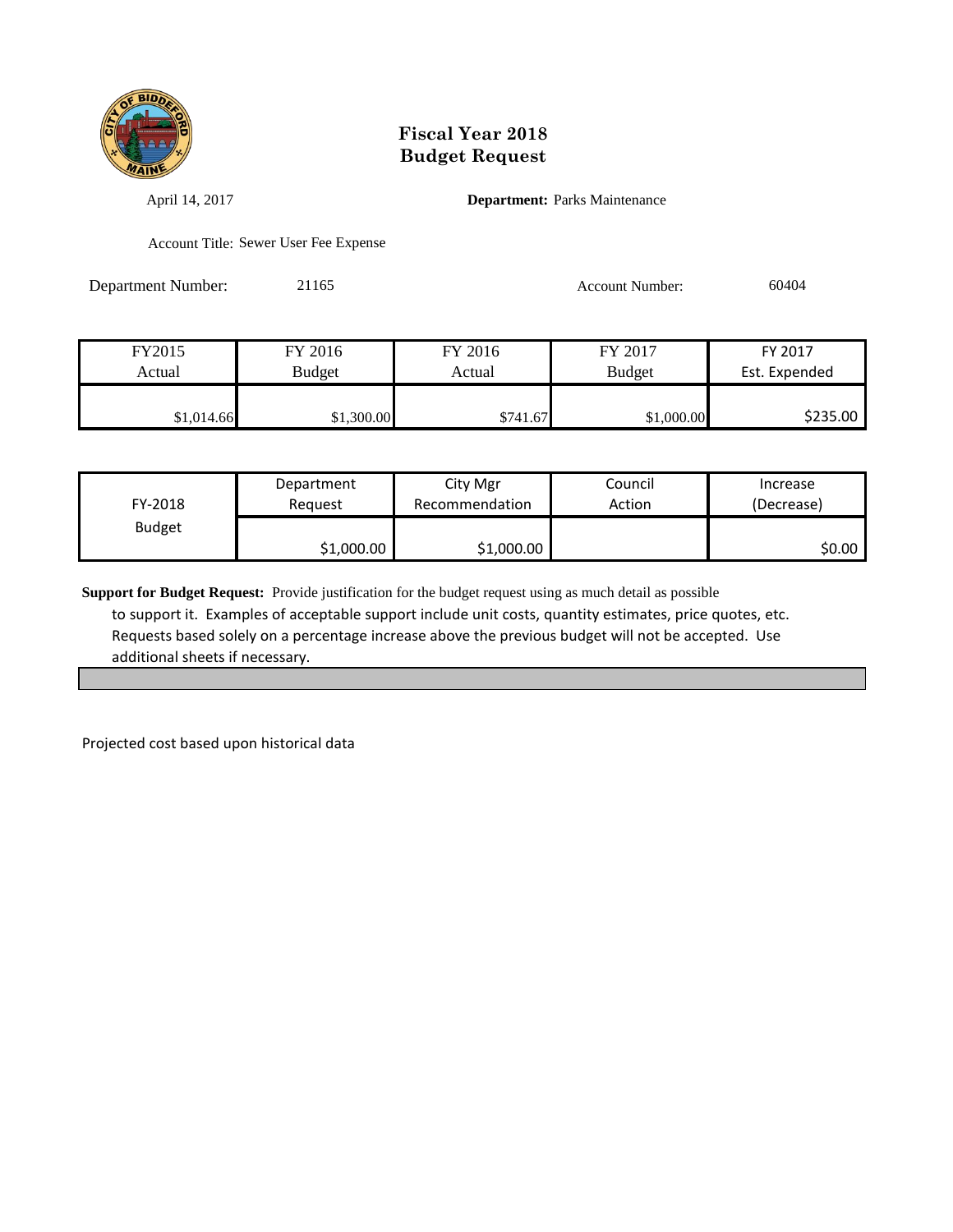

April 14, 2017 **Department:** Parks Maintenance

Account Title: Diesel Fuel Expense

Department Number: 21165 Account Number: 60410

| FY2015     | FY 2016    | FY 2016    | FY 2017    | FY 2017       |
|------------|------------|------------|------------|---------------|
| Actual     | Budget     | Actual     | Budget     | Est. Expended |
|            |            |            |            |               |
| \$9,240.71 | \$8,242.00 | \$5,631.29 | \$5,790.00 | \$6,416.00    |

| FY-2018       | Department | City Mgr       | Council | Increase   |
|---------------|------------|----------------|---------|------------|
|               | Reauest    | Recommendation | Action  | (Decrease) |
| <b>Budget</b> | \$5,382.00 | \$5,382.00     |         | (\$408.00) |

**Support for Budget Request:** Provide justification for the budget request using as much detail as possible to support it. Examples of acceptable support include unit costs, quantity estimates, price quotes, etc. Requests based solely on a percentage increase above the previous budget will not be accepted. Use additional sheets if necessary.

Projected 2,600 gallons at \$2.07/gal.

| $FY$ 17 usage (6 months) : | 814 gallons   |
|----------------------------|---------------|
| $FY$ 16 usage :            | 1,969 gallons |
| $FY$ 15 usage :            | 2,604 gallons |
| $FY$ 14 usage :            | 2,924 gallons |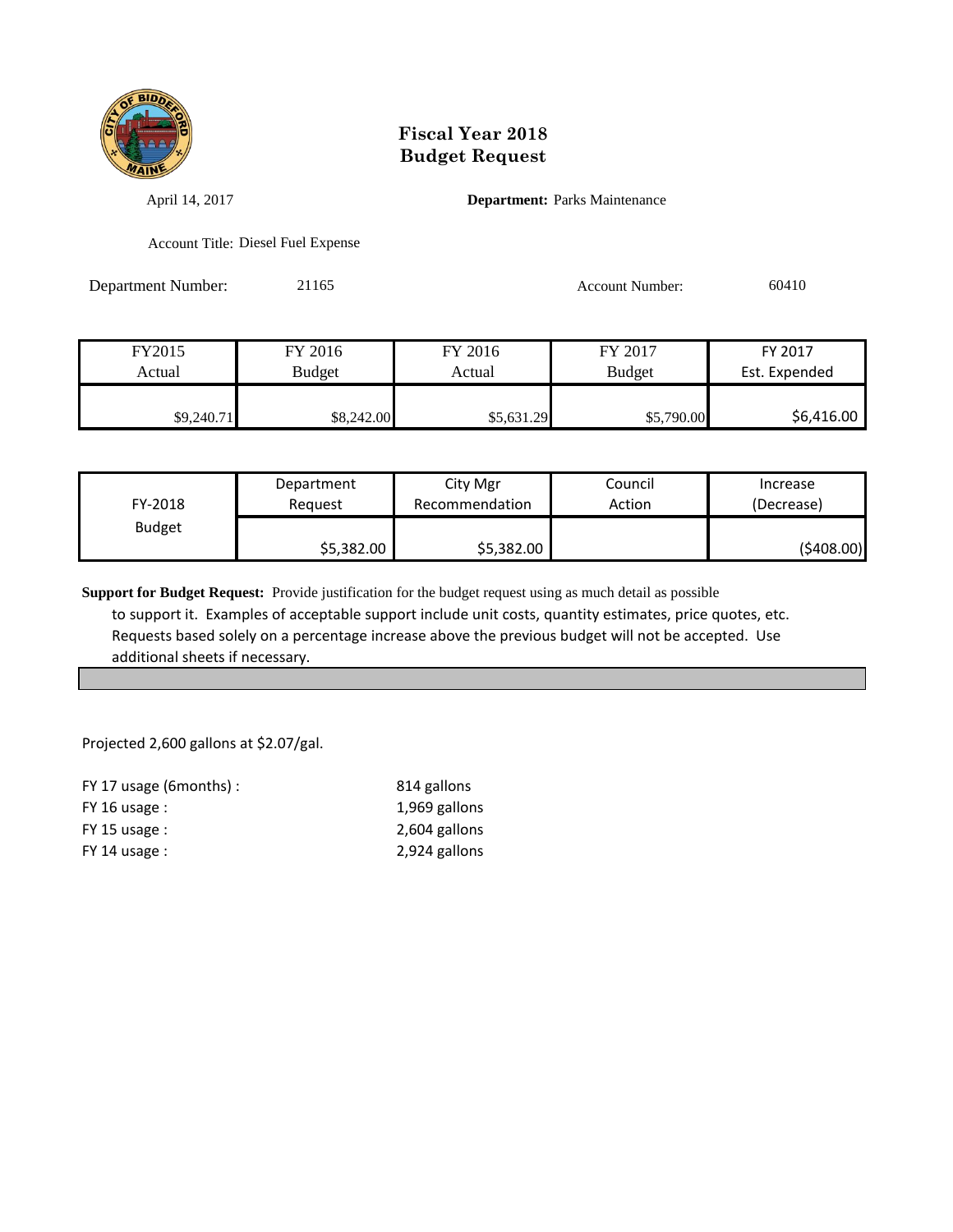

April 14, 2017 **Department:** Parks Maintenance

Account Title: Gasoline Expense

Department Number: 21165 Account Number: 60411

| FY2015      | FY 2016     | FY 2016     | FY 2017       | FY 2017       |
|-------------|-------------|-------------|---------------|---------------|
| Actual      | Budget      | Actual      | <b>Budget</b> | Est. Expended |
|             |             |             |               |               |
| \$18,799.49 | \$16,744.00 | \$17,473.73 | \$11,494.00   | \$10,576.00   |

| FY-2018       | Department  | City Mgr       | Council | Increase   |
|---------------|-------------|----------------|---------|------------|
|               | Reauest     | Recommendation | Action  | (Decrease) |
| <b>Budget</b> | \$12,028.00 | \$12,028.00    |         | \$534.00   |

**Support for Budget Request:** Provide justification for the budget request using as much detail as possible to support it. Examples of acceptable support include unit costs, quantity estimates, price quotes, etc. Requests based solely on a percentage increase above the previous budget will not be accepted. Use additional sheets if necessary.

Projected 6,200 gallons @ \$1.94/gal.

| FY 17 usage $(6 \text{ months})$ : | 2,988 gallons |
|------------------------------------|---------------|
| FY 16 usage :                      | 5,849 gallons |
| $FY$ 15 usage :                    | 5,784 gallons |
| $FY$ 14 usage :                    | 5,844 gallons |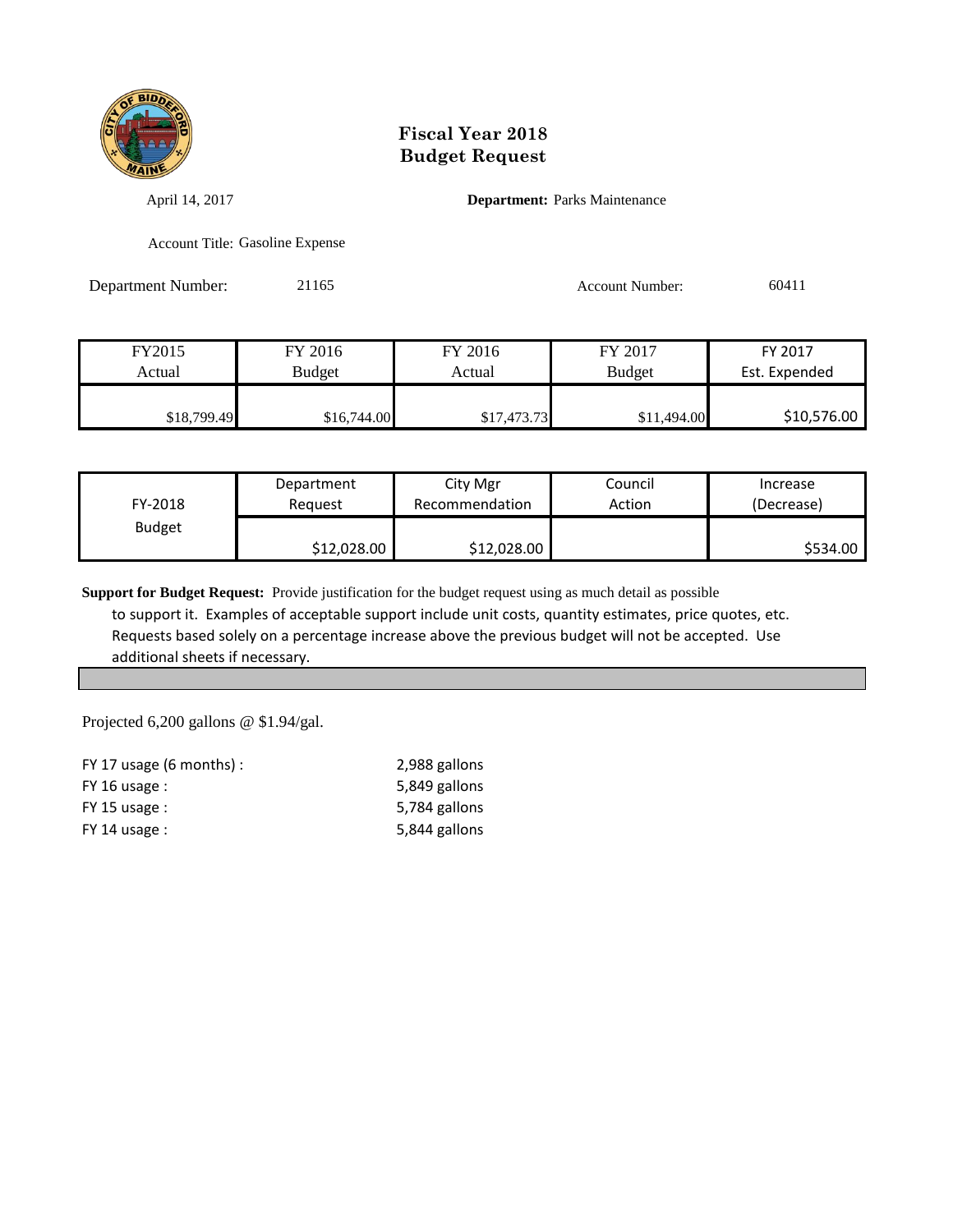

April 14, 2017 **Department:** Parks Maintenance

Account Title: Building Repair/Maint Exp

Department Number: 21165 Account Number: 60450

| FY2015   | FY 2016    | FY 2016  | FY 2017       | FY 2017       |
|----------|------------|----------|---------------|---------------|
| Actual   | Budget     | Actual   | <b>Budget</b> | Est. Expended |
|          |            |          |               |               |
| \$861.65 | \$1,000.00 | \$431.88 | \$1,000.00    | \$830.00      |

| FY-2018       | Department | City Mgr       | Council | Increase   |
|---------------|------------|----------------|---------|------------|
|               | Reguest    | Recommendation | Action  | (Decrease) |
| <b>Budget</b> | \$1,000.00 | \$1,000.00     |         | \$0.00     |

| St. Lousi Field bldg.: | \$500 |
|------------------------|-------|
| Utility systems :      | \$500 |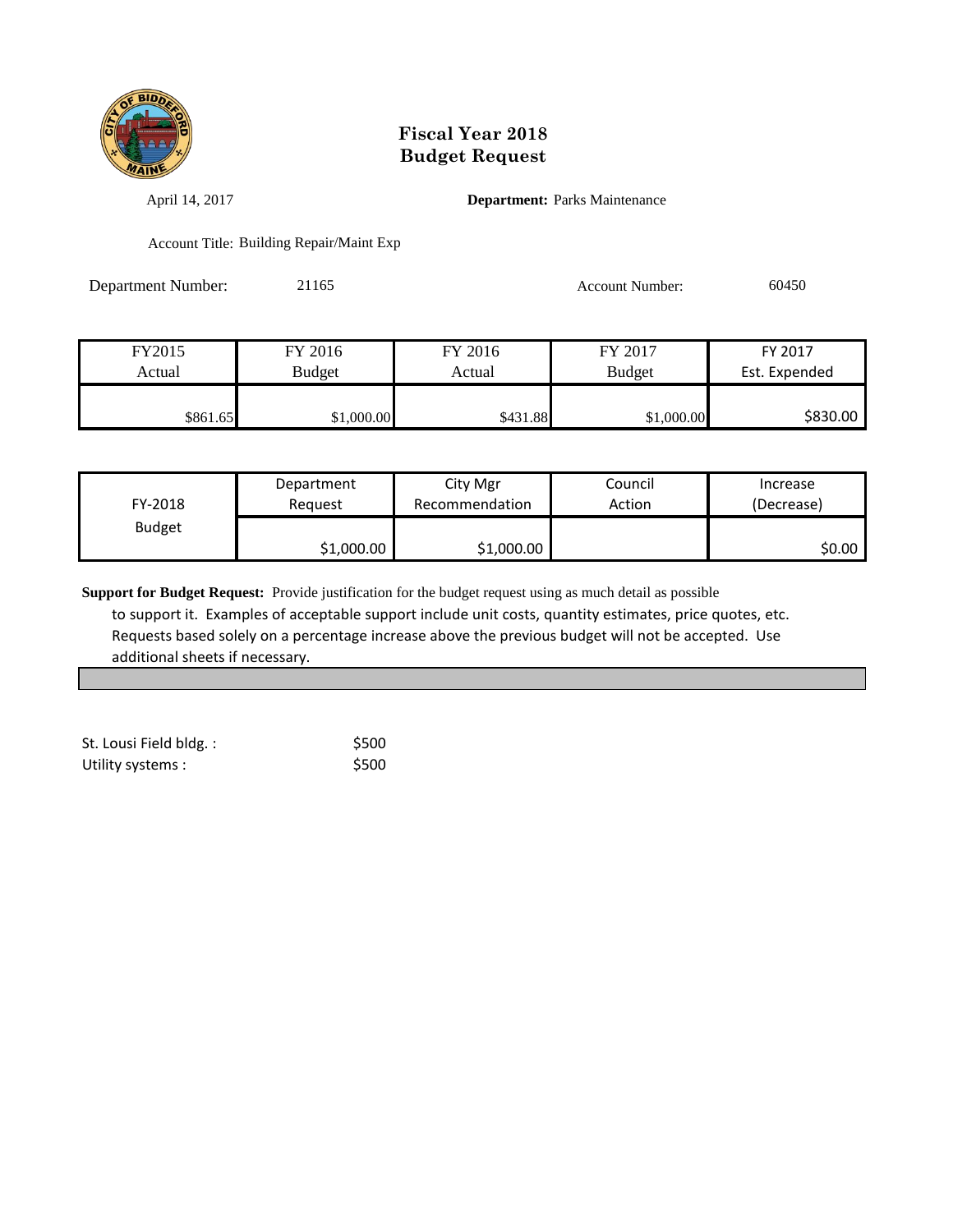

April 14, 2017 **Department:** Parks Maintenance

Account Title: Operating Equip Repair Exp

Department Number: 21165 Account Number: 60452

| FY2015      | FY 2016       | FY 2016     | FY 2017       | FY 2017       |
|-------------|---------------|-------------|---------------|---------------|
| Actual      | <b>Budget</b> | Actual      | <b>Budget</b> | Est. Expended |
|             |               |             |               |               |
| \$12,708.14 | \$16,950.00   | \$10,683.67 | \$16,750.00   | \$16,055.00   |

| FY-2018       | Department  | City Mgr       | Council | Increase   |
|---------------|-------------|----------------|---------|------------|
|               | Reauest     | Recommendation | Action  | (Decrease) |
| <b>Budget</b> | \$17,200.00 | \$16,750.00    |         | \$0.00     |

**Support for Budget Request:** Provide justification for the budget request using as much detail as possible to support it. Examples of acceptable support include unit costs, quantity estimates, price quotes, etc. Requests based solely on a percentage increase above the previous budget will not be accepted. Use additional sheets if necessary.

| Unit # | Cost    | Unit #  | Cost    |
|--------|---------|---------|---------|
| 21     | \$2,750 | 559-560 | \$1,400 |
| 34     | \$2,700 | 561     | \$500   |
| 35     | \$3,850 | 562     | \$150   |
| 554    | \$1,000 | 564     | \$600   |
| 555    | \$950   | 579     | \$250   |
| 556    | \$800   | 580     | \$250   |
| 557    | \$800   |         |         |
|        |         |         |         |

Irrigation Systems :  $$1,200$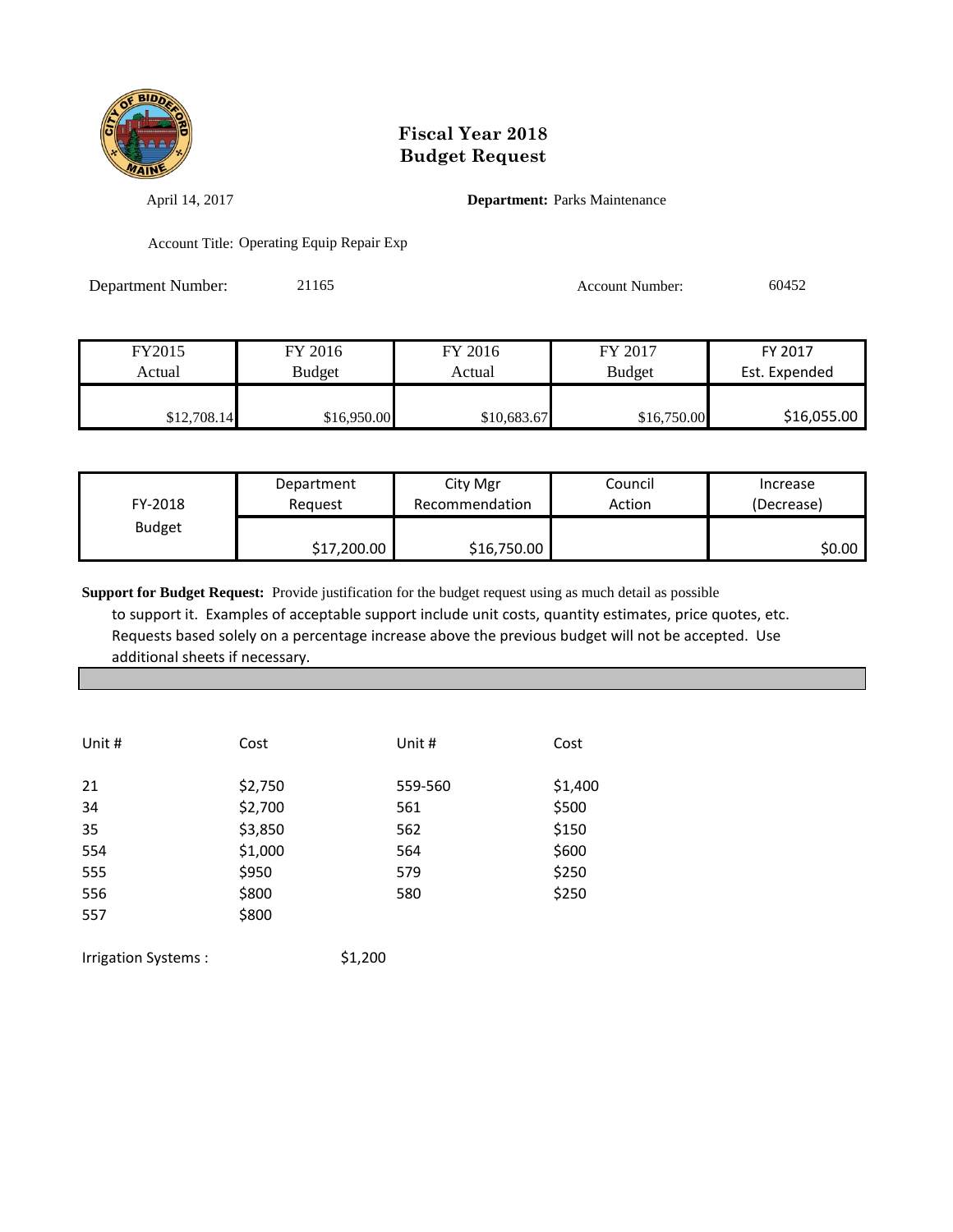

April 14, 2017 **Department:** Parks Maintenance

Account Title: Vehicle Repair/Tires/Oil Exp

Department Number: 21165 Account Number: 60453

| FY2015      | FY 2016     | FY 2016     | FY 2017       | FY 2017       |
|-------------|-------------|-------------|---------------|---------------|
| Actual      | Budget      | Actual      | <b>Budget</b> | Est. Expended |
|             |             |             |               |               |
| \$11,624.25 | \$10,000.00 | \$16,418.36 | \$10,000.00   | \$9,510.00    |

| FY-2018       | Reauest     | Recommendation | Action | (Decrease) |
|---------------|-------------|----------------|--------|------------|
| <b>Budget</b> | \$10,200.00 | \$10,000.00    |        | \$0.00     |

| Unit # | Cost    |
|--------|---------|
| 551    | \$1,850 |
| 552    | \$1,900 |
| 553    | \$4,200 |
| 585    | \$2,250 |
|        |         |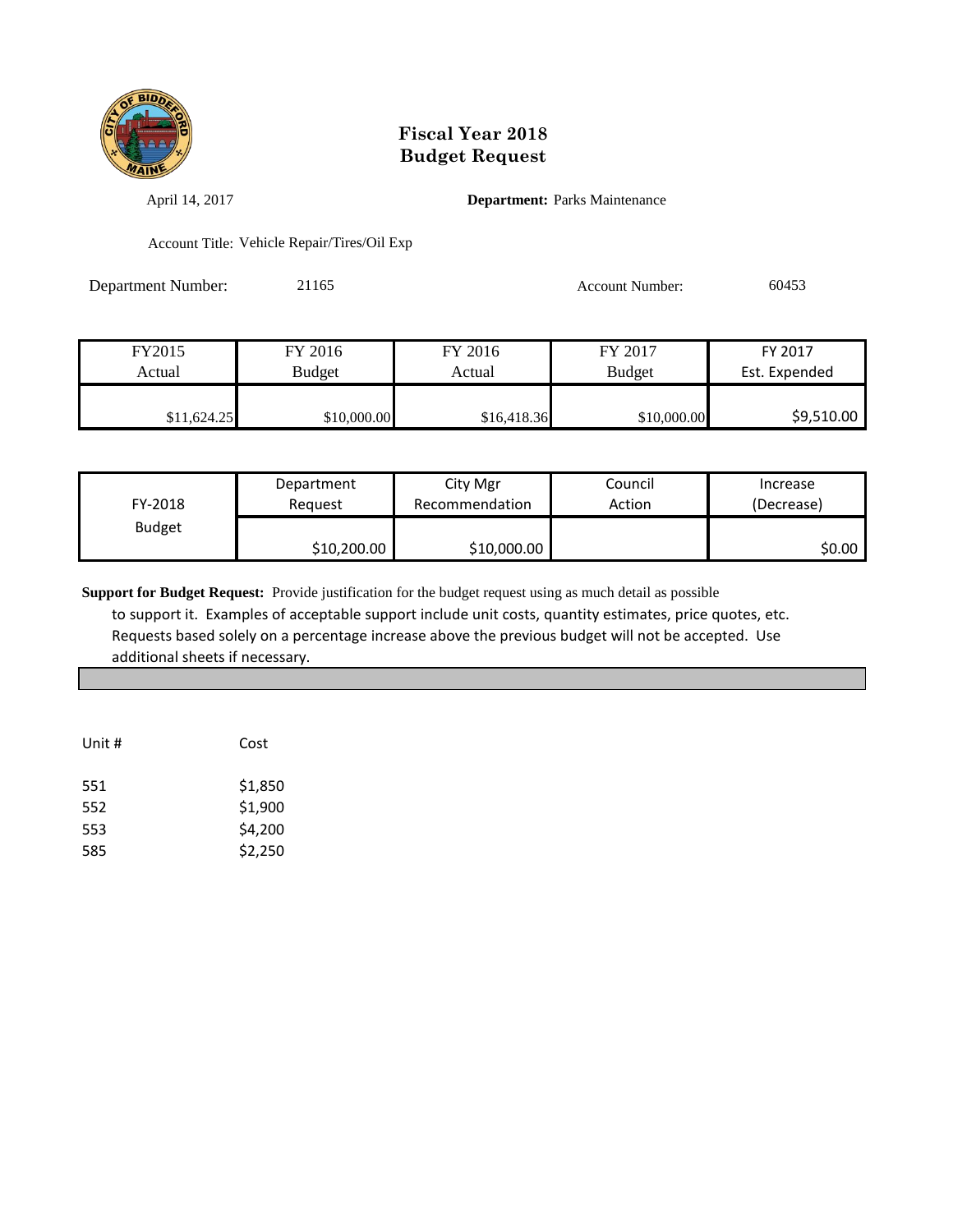

April 14, 2017 **Department:** Parks Maintenance

Account Title: Grounds Maint/Improve Exp

| Department Number: | 21165 | <b>Account Number:</b> | 60454 |
|--------------------|-------|------------------------|-------|
|                    |       |                        |       |

| FY2015      | FY 2016       | FY 2016    | FY 2017       | FY 2017       |
|-------------|---------------|------------|---------------|---------------|
| Actual      | <b>Budget</b> | Actual     | <b>Budget</b> | Est. Expended |
|             |               |            |               |               |
| \$19,107.09 | \$18,673.00   | \$8,636.15 | \$18,673.00   | \$15,102.00   |

| FY-2018       | Department  | City Mgr       | Council | Increase    |
|---------------|-------------|----------------|---------|-------------|
|               | Reauest     | Recommendation | Action  | (Decrease)  |
| <b>Budget</b> | \$18,635.00 | \$51,135.00    |         | \$32,462.00 |

| Turface/Speedy Dry/Clay:                                              | \$10.275 |
|-----------------------------------------------------------------------|----------|
| Atheltic Field Paint:                                                 | \$3,360  |
| Agricultural Supplies (Ioam, seed, barkk mulch, playground chips) :   | \$5,000  |
|                                                                       |          |
| additional plantings, etc for downtown (charged to downtown district) | \$27,500 |
| addtiional plantings, etc for rest of community                       | \$5,000  |
|                                                                       | \$51,135 |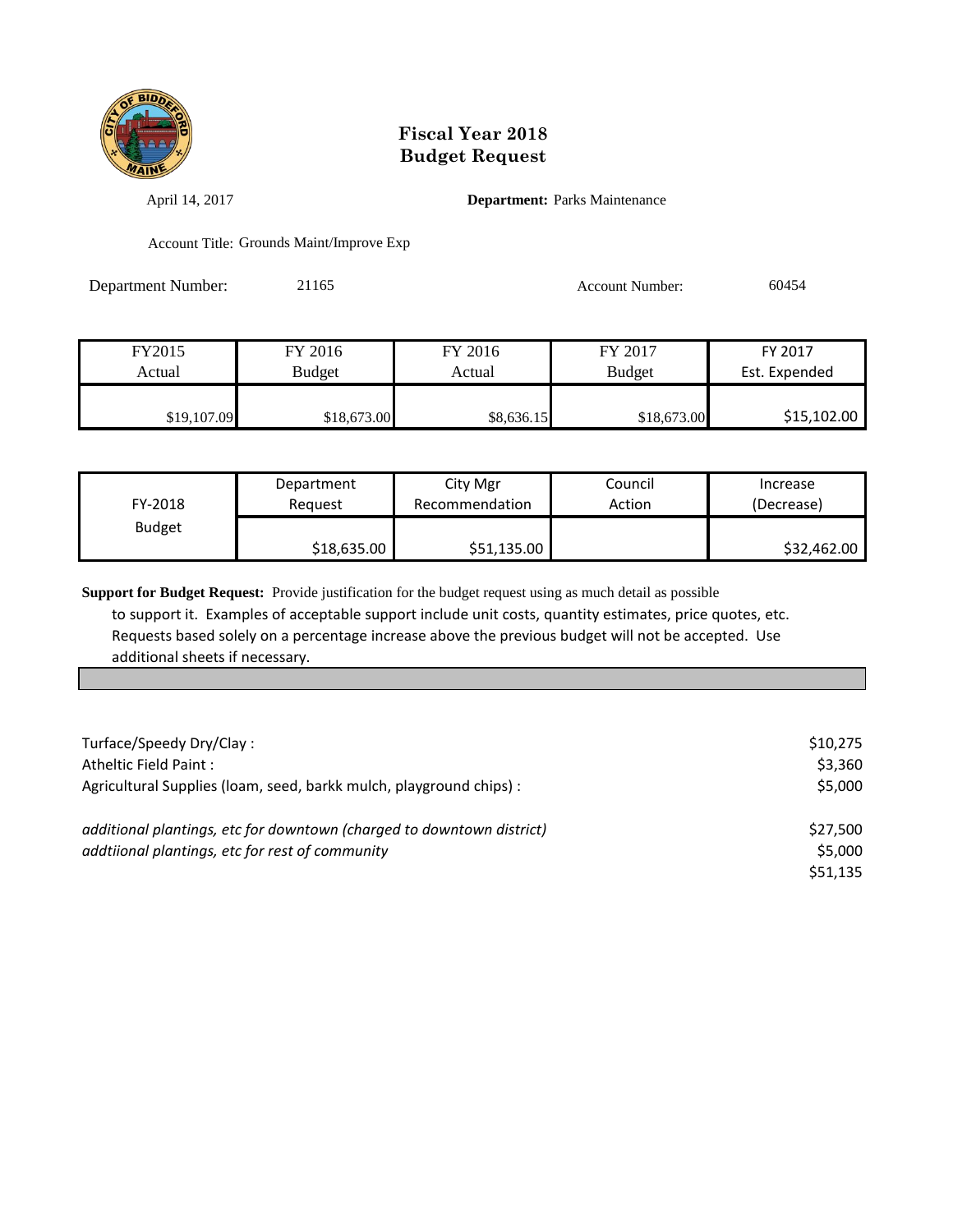

April 14, 2017 **Department:** Parks Maintenance

Account Title: Repair/Maint-CommunsEquip

Department Number: 21165 21165 Account Number: 60461

| FY2015 | FY 2016       | FY 2016 | FY 2017       | FY 2017       |
|--------|---------------|---------|---------------|---------------|
| Actual | <b>Budget</b> | Actual  | <b>Budget</b> | Est. Expended |
|        |               |         |               |               |
| \$0.00 | \$650.00      | \$89.58 | \$650.00      | \$0.00        |

| FY-2018       | Department | City Mgr       | Council | Increase   |
|---------------|------------|----------------|---------|------------|
|               | Reguest    | Recommendation | Action  | (Decrease) |
| <b>Budget</b> | \$650.00   | \$650.00       |         | \$0.00     |

**Support for Budget Request:** Provide justification for the budget request using as much detail as possible to support it. Examples of acceptable support include unit costs, quantity estimates, price quotes, etc. Requests based solely on a percentage increase above the previous budget will not be accepted. Use additional sheets if necessary.

Replacemetn costs for 1 radio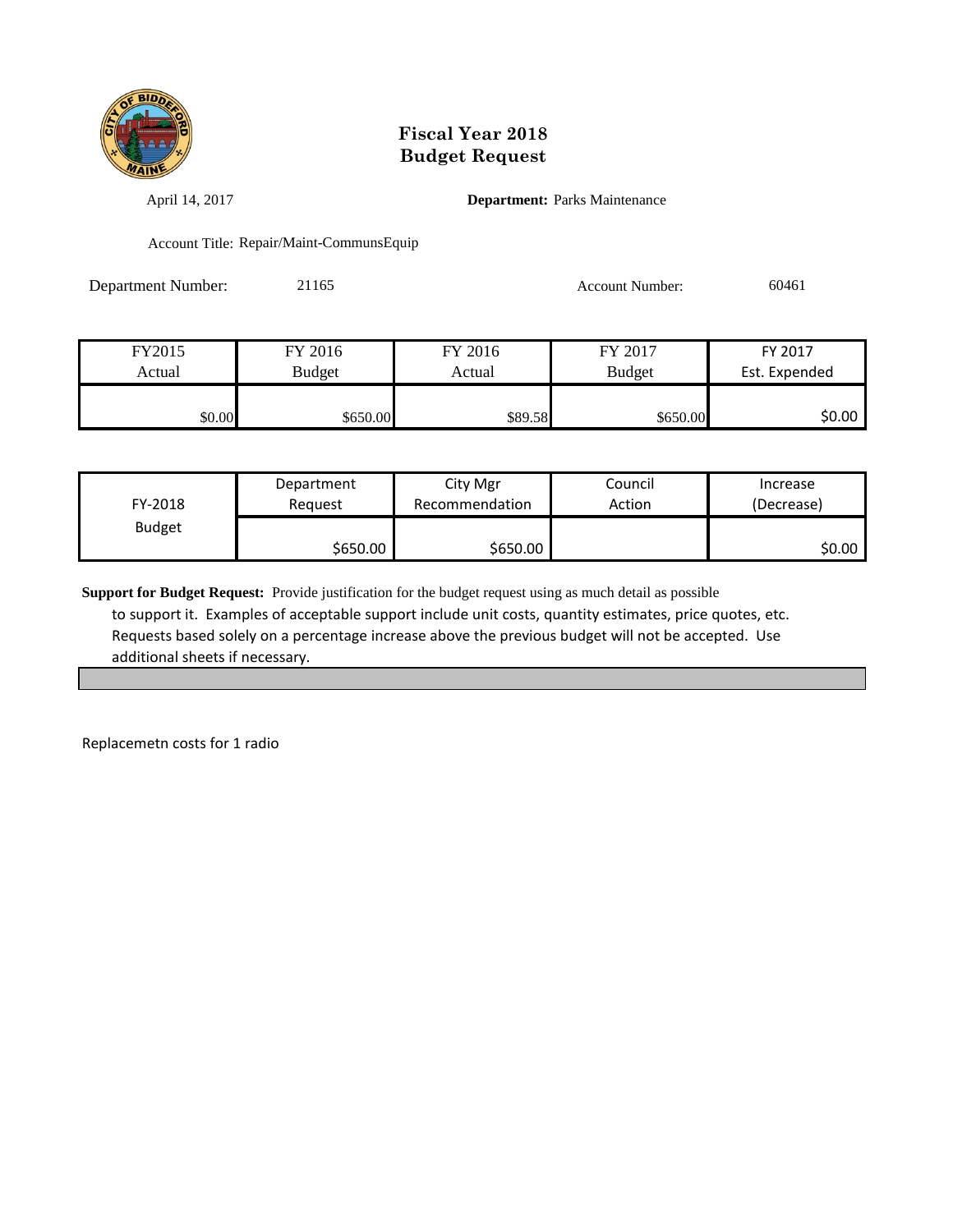

April 14, 2017 **Department:** Parks Maintenance

Account Title: Admin/Office Supp/Eqt Non-Cap

Department Number: 21165 Account Number: 60500

| FY2015 | FY 2016       | FY 2016  | FY 2017       | FY 2017       |
|--------|---------------|----------|---------------|---------------|
| Actual | <b>Budget</b> | Actual   | <b>Budget</b> | Est. Expended |
|        |               |          |               |               |
| \$0.00 | \$750.00      | \$631.91 | \$500.00      | \$434.00      |

| FY-2018       | Department | City Mgr       | Council | Increase   |
|---------------|------------|----------------|---------|------------|
|               | Reguest    | Recommendation | Action  | (Decrease) |
| <b>Budget</b> | \$500.00   | \$500.00       |         | \$0.00     |

**Support for Budget Request:** Provide justification for the budget request using as much detail as possible to support it. Examples of acceptable support include unit costs, quantity estimates, price quotes, etc. Requests based solely on a percentage increase above the previous budget will not be accepted. Use additional sheets if necessary.

Misc. Office Supplies  $$500$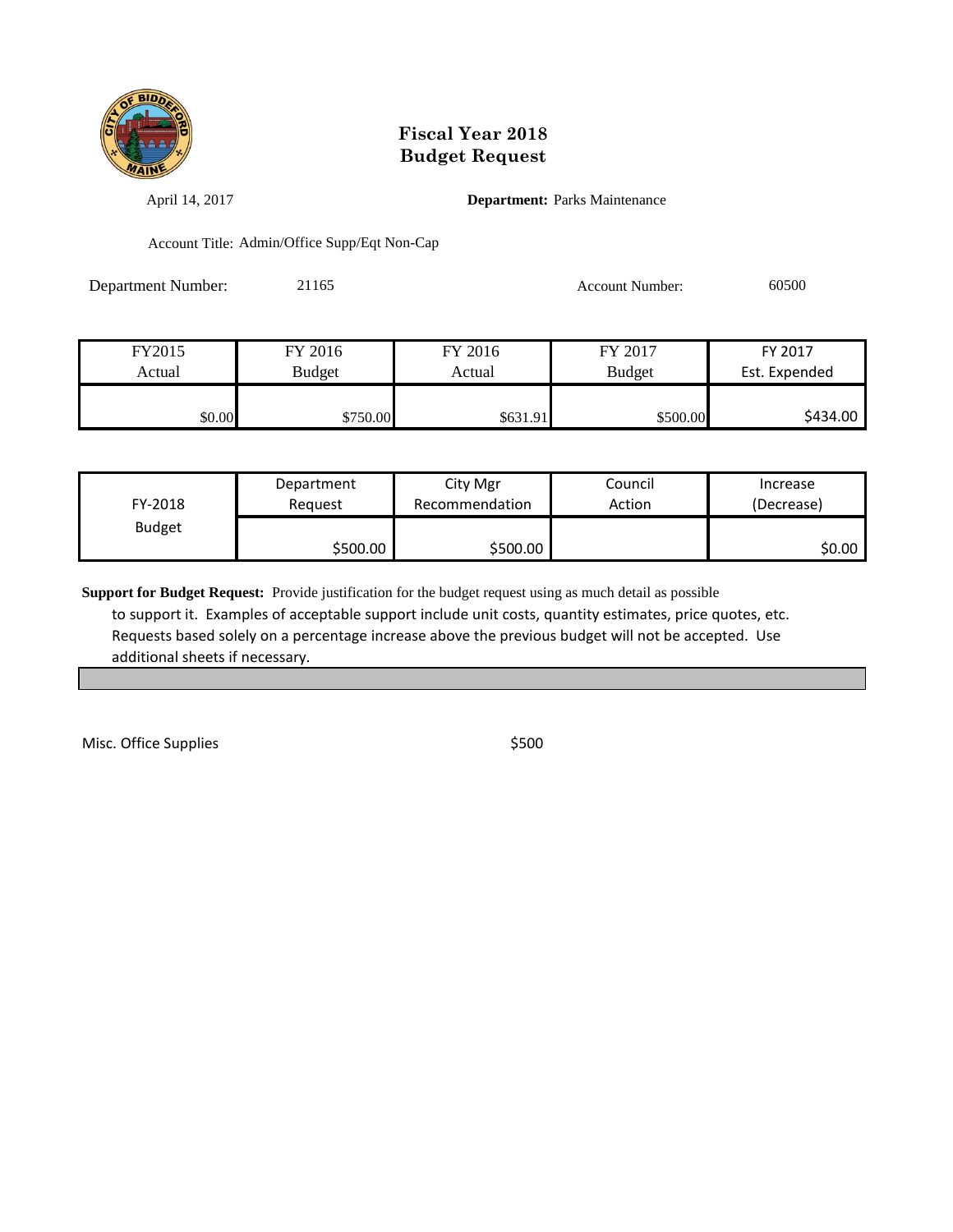

April 14, 2017 **Department:** Parks Maintenance

Account Title: Operating Supp/Eqt Non-Cap

| Department Number: | 21165 | Account Number: | 60501 |
|--------------------|-------|-----------------|-------|
|                    |       |                 |       |

| FY2015     | FY 2016    | FY 2016    | FY 2017       | FY 2017       |
|------------|------------|------------|---------------|---------------|
| Actual     | Budget     | Actual     | <b>Budget</b> | Est. Expended |
|            |            |            |               |               |
| \$1,444.60 | \$2,500.00 | \$2,228.48 | \$2,200.00    | \$2,192.00    |

| FY-2018       | Department | City Mgr       | Council | Increase   |
|---------------|------------|----------------|---------|------------|
|               | Reguest    | Recommendation | Action  | (Decrease) |
| <b>Budget</b> | \$2,500.00 | \$2,500.00     |         | \$300.00   |

| Safety Equipment : | \$600   |
|--------------------|---------|
| Medical Supplies : | \$700   |
| Safety Boots:      | \$1,200 |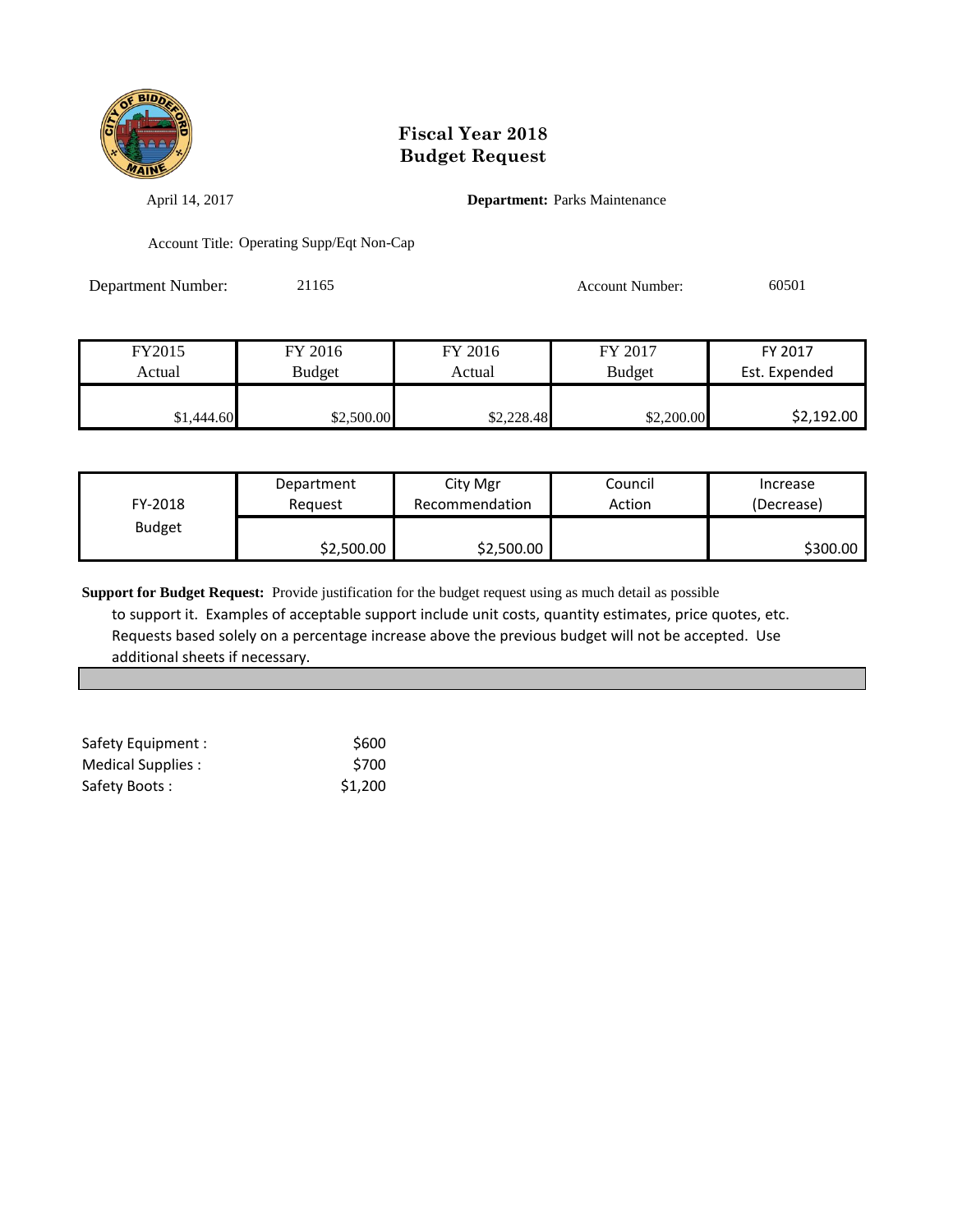

April 14, 2017 **Department:** Parks Maintenance

Account Title: Construction Supplies

Department Number: 21165 Account Number: 60505

| FY2015     | FY 2016       | FY 2016    | FY 2017       | FY 2017       |
|------------|---------------|------------|---------------|---------------|
| Actual     | <b>Budget</b> | Actual     | <b>Budget</b> | Est. Expended |
|            |               |            |               |               |
| \$1,929.92 | \$1,500.00    | \$1,624.99 | \$1,500.00    | \$1,250.00    |

| FY-2018       | Department | City Mgr       | Council | Increase   |
|---------------|------------|----------------|---------|------------|
|               | Reauest    | Recommendation | Action  | (Decrease) |
| <b>Budget</b> | \$1,500.00 | \$1,500.00     |         | ا 50.00    |

| Fencing:    | \$500 |
|-------------|-------|
| Benches:    | \$350 |
| Trash Cans: | \$250 |
| Stone:      | \$200 |
| Misc. :     | \$200 |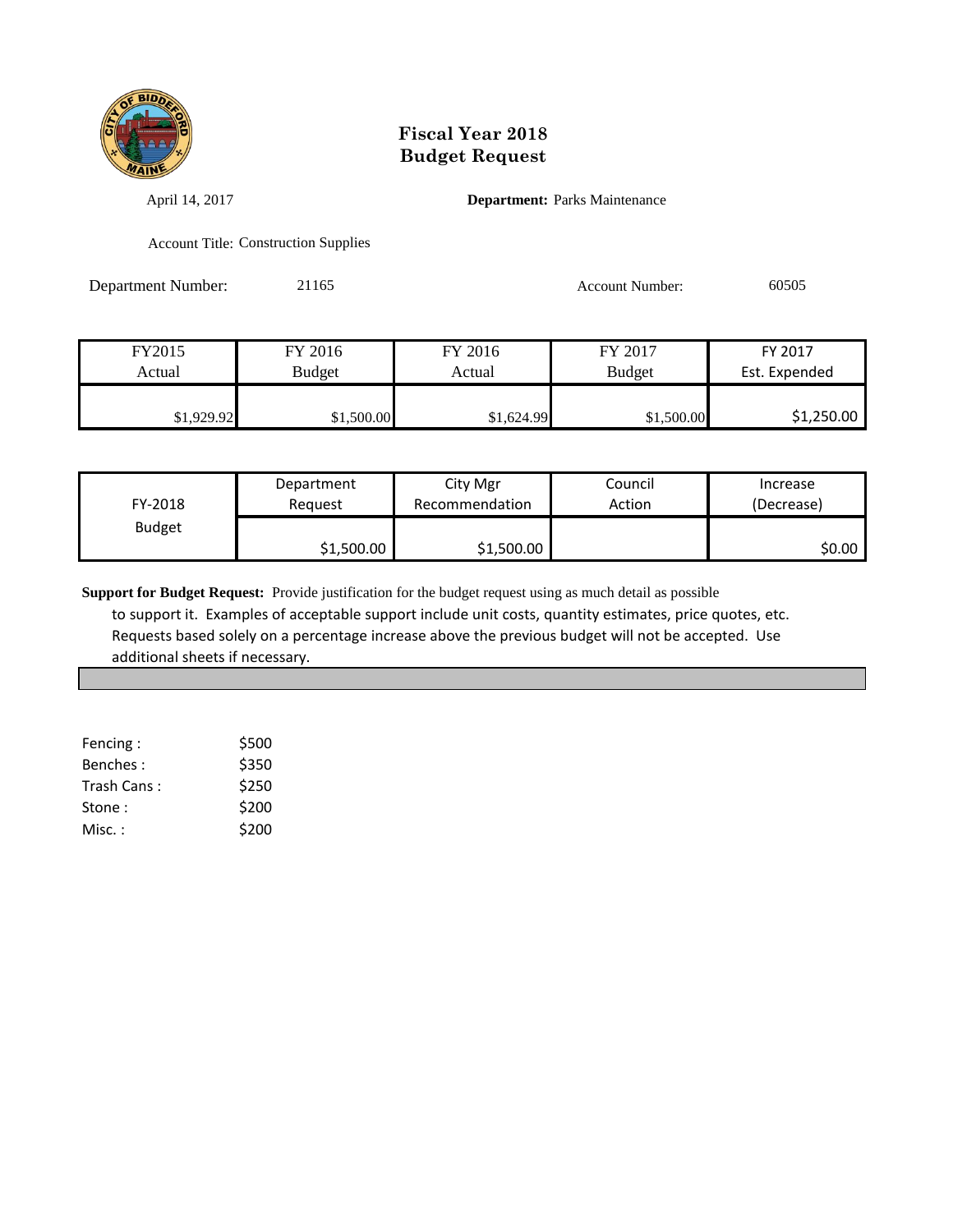

April 14, 2017 **Department:** Parks Maintenance

Account Title: Equipment/Small Tools-Non-cap

Department Number: 21165 Account Number: 60506

| FY2015     | FY 2016       | FY 2016    | FY 2017       | FY 2017       |
|------------|---------------|------------|---------------|---------------|
| Actual     | <b>Budget</b> | Actual     | <b>Budget</b> | Est. Expended |
|            |               |            |               |               |
| \$1,177.38 | \$3,000.00    | \$2,573.07 | \$2,000.00    | \$1,972.00    |

| FY-2018       | Department | City Mgr       | Council | Increase   |
|---------------|------------|----------------|---------|------------|
|               | Reauest    | Recommendation | Action  | (Decrease) |
| <b>Budget</b> | \$9,300.00 | \$9,300.00     |         | \$7,300.00 |

| Rakes/shovels, weed wackers, blowers : | \$1.000 |
|----------------------------------------|---------|
| No Steer Mower :                       | \$8.300 |